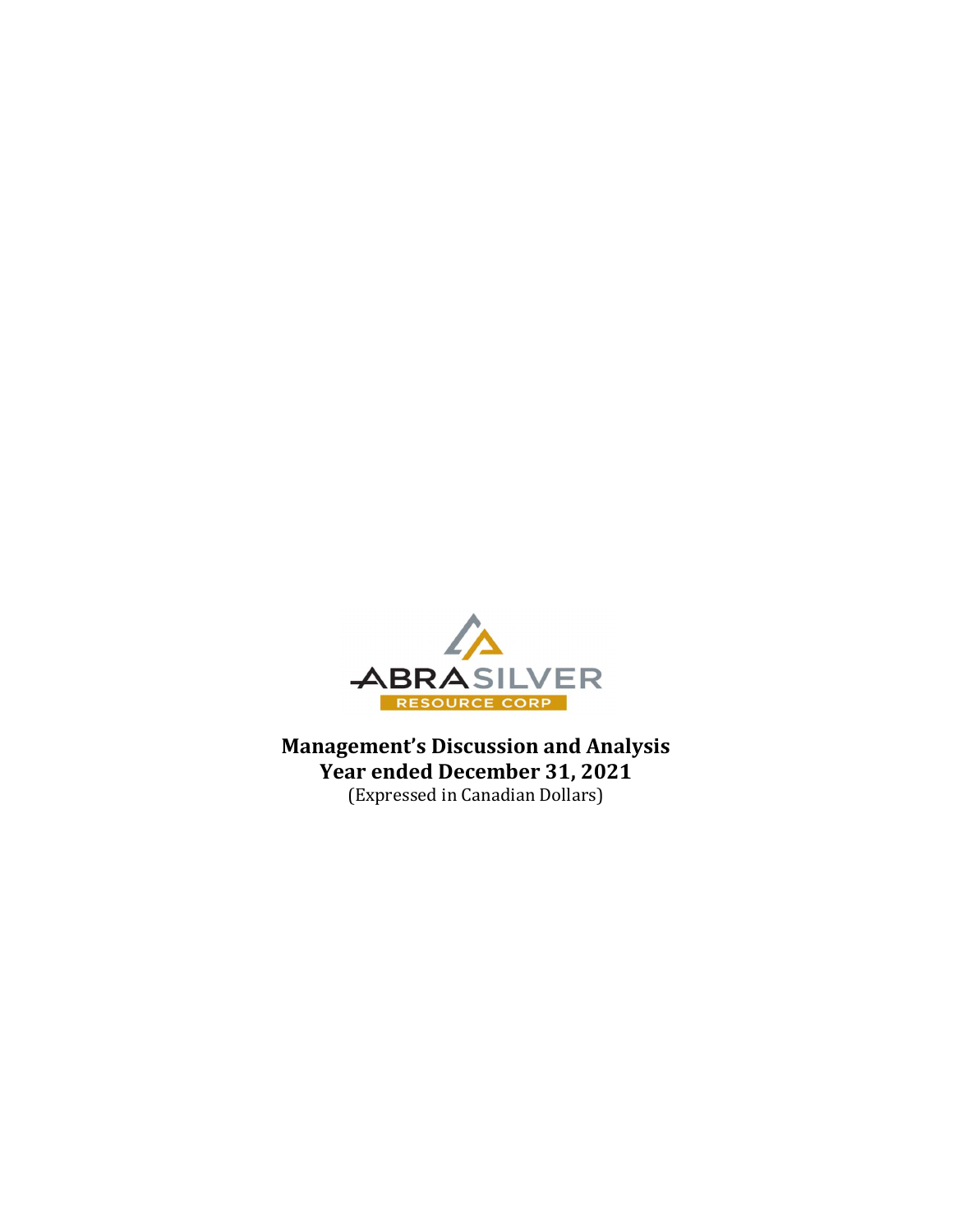This Management's Discussion and Analysis ("MD&A") of AbraSilver Resource Corp. should be read in conjunction with the Company's audited consolidated financial statements and related notes for the year ended December 31, 2021. All dollar amounts included in this MD&A are expressed in Canadian Dollars unless otherwise noted. The information contained within this MD&A is current to April 27, 2022.

## 1. OVERVIEW OF THE COMPANY

AbraSilver Resource Corp. ("AbraSilver" or the "Company") is a Canadian-based precious metals exploration company headquartered in Toronto, Canada. The Company was originally incorporated on August 31, 1993 under the Alberta Business Corporations Act. On September 30, 2015, the Company's incorporation jurisdiction was moved to British Columbia. The Company's registered office is located at Suite 550, 220 Bay Street, Toronto, ON, M5J 2W4. The Company changed its name to Angel Bioventures Inc. on August 28, 2013. Subsequently on March 23, 2017 the Company changed its name to AbraPlata Resource Corp. and on March 4, 2021 to AbraSilver Resource Corp.

The Company's common shares are listed on TSX Venture Exchange ("TSX-V", or the "Exchange") under the symbol "ABRA", and on the OTCQX under the symbol "ABBRF".

Further information about the Company and its operations is available on SEDAR at www. abrasilver.com and www.sedar.com.

#### 2. HIGHLIGHTS

The Company's key events and highlights from January 1, 2021, to the date of this MD&A, include the following:

- During the first half of the year the Company completed its 15,000-metre, Phase I, diamond drilling program at the Diablillos project, resulting in multiple high-grade silver, gold and copper exploration results.
- On March 4, 2021 the Company announced that has changed its name from "AbraPlata Resource Corp." to "AbraSilver Resource Corp." The common shares of the Company began trading under the Company's new name on the TSX Venture Exchange (the "TSXV") on March 09, 2021. The Company's ticker symbols remain unchanged.
- On April 1, 2021 the Company announced its Phase II, exploration program at Diablillos will consist of an additional 10,000 metres of diamond drilling.
- On July 21, 2021 the Company announced that effective that day its common shares will commence trading on the OTCQX Best Market in the United States under the symbol ABBRF.
- On August 19, 2021 the Company entered into a letter agreement, through its wholly owned subsidiary, to acquire a 100% interest in the Yaretas property located in San Juan province, Argentina by paying a total of US\$3,025,000 in staged payments over 60 months. This property forms part of the highlyprospective La Coipita Project which encompasses over 70,000 hectares.
- On August 25, 2021 the Company held its Annual and Special Meeting of Shareholders.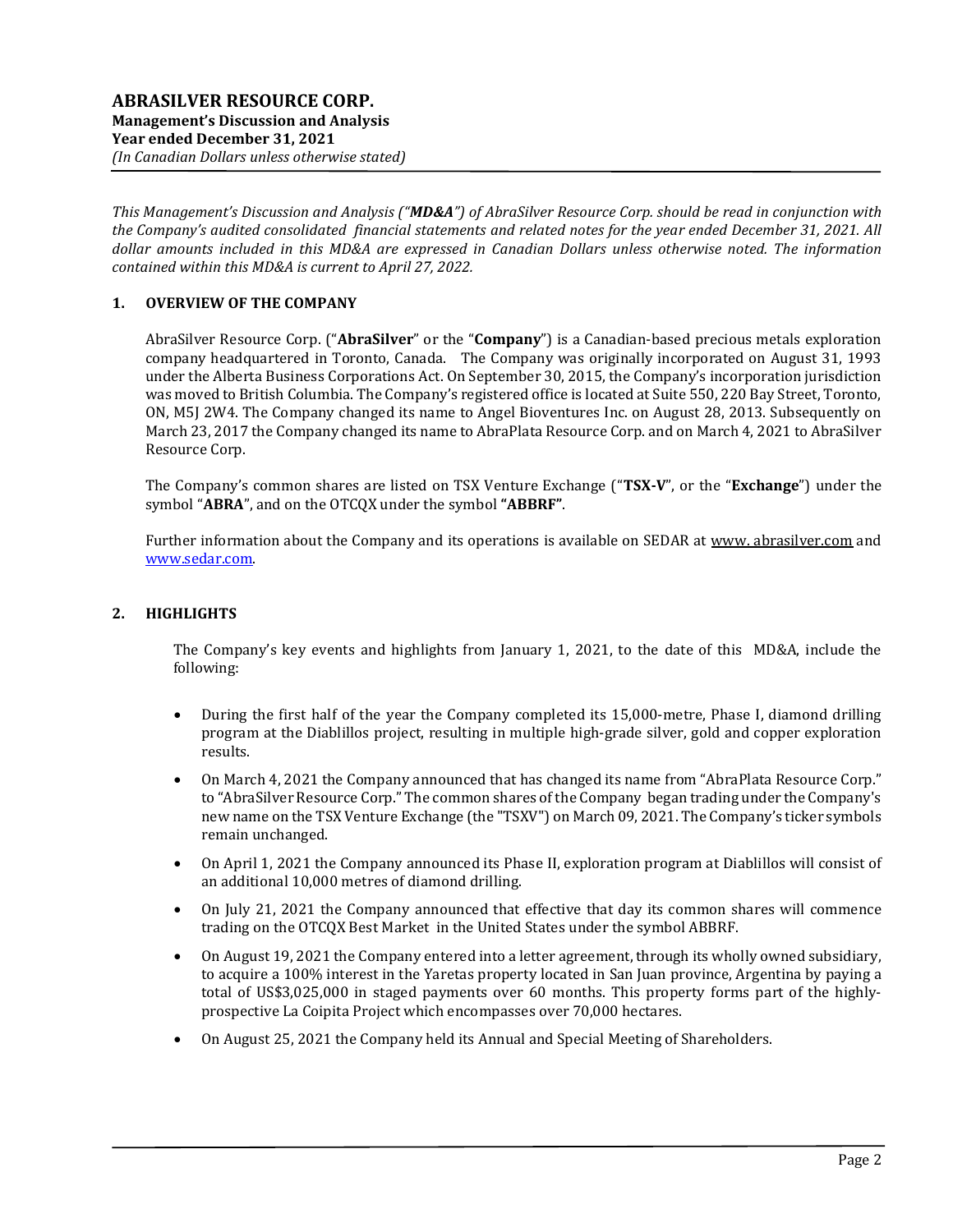### 2. HIGHLIGHTS (continued)

- On September 15, 2021 the Company announced a significant increase in the Mineral Resources Estimate for Diablillos. The updated Measured and Indicated Mineral Resources totalled 1.0 million ounces gold and 90.2 million ounces silver, for a 37% increase in contained gold ounces and an 11% increase in contained silver ounces.
- On October 18, 2021 the Company announced the appointment of Stephen Gatley as an independent member of the Board of Directors.
- On October 28, 2021 the Company announced a doubling of its Phase II drill program at Diablillos to a total of 20,000 metres of diamond drilling.
- On October 29, 2021 the Company filed on SEDAR a National Instrument 43-101 ("NI 43-101") compliant, independent technical report entitled "NI 43-101 Technical Report Mineral Resource Estimate - Diablillos Project". The Report is available for review on SEDAR (www.sedar.com) and on the Company's website (www.abrasilver.com)
- On November 29, 2021 the Company announced positive results from a Preliminary Economic Assessment ("PEA") on the Diablillos project. Details of the PEA study are provided in a Technical Report filed under the Company's SEDAR profile entitled, "NI 43-101 Preliminary Economic Assessment Technical Report – Diablillos Project" with an effective date of January 13, 2022.
- From January 1 to December 31 2021, the Company issued 63,783,550 shares after 63,783,550 warrants were exercised at a weighted average exercise price of \$0.20 for net proceeds of \$12,550,774.
- From January 1 to December 31, 2021, the Company issued 975,00 shares after 975,000 Stock Options were exercised at a weighted average price of \$0.07, for net proceeds of \$63,375.
- From January 1 to December 31, 2021, the Company issued 977,278 shares and paid \$216,563 in settlement upon vesting of 1,605,000 Restricted share units ("RSU").

#### 2. EXPLORATION AND EVALUATION

#### Diablillos Project

The Diablillos project was acquired by the Company from SSRM in 2016 and covers an area of approximately 79km2 in the Salta Province of northwestern Argentina and hosts epithermal precious metal mineralization in a number of mineral occurrences. The main deposit is known as Oculto, and this silver-gold deposit is surrounded by various satellite occurrences including the Fantasma silver-rich zone. To the north of Oculto lies the Cerro Viejo – Cerro Blanco copper-gold mineralized zone and its related Northern Arc of gold-rich occurrences.

The Diablillos project lies within the border zone between the Province of Salta and the Province of Catamarca. For many years, the definitive border line between Salta and Catamarca has been in dispute and the Diablillos project falls within territory claimed by both provinces. In 1984, the government of Salta granted mineral rights to the Diablillos project to one of the Company's predecessors-in-title. In the early 2000s, the government of Catamarca granted overlapping mineral rights in the same area to a third party, thereby creating the potential for conflicting titles pending the resolution of the border dispute, a matter falling within the jurisdiction of the federal government under the Constitution of Argentina. Additional details respecting the provincial border dispute and the potentially conflicting titles to the Diablillos project can be found in the Company's Filing Statement dated March 1, 2017, a copy of which is filed under the Company's profile on SEDAR (www.sedar.com).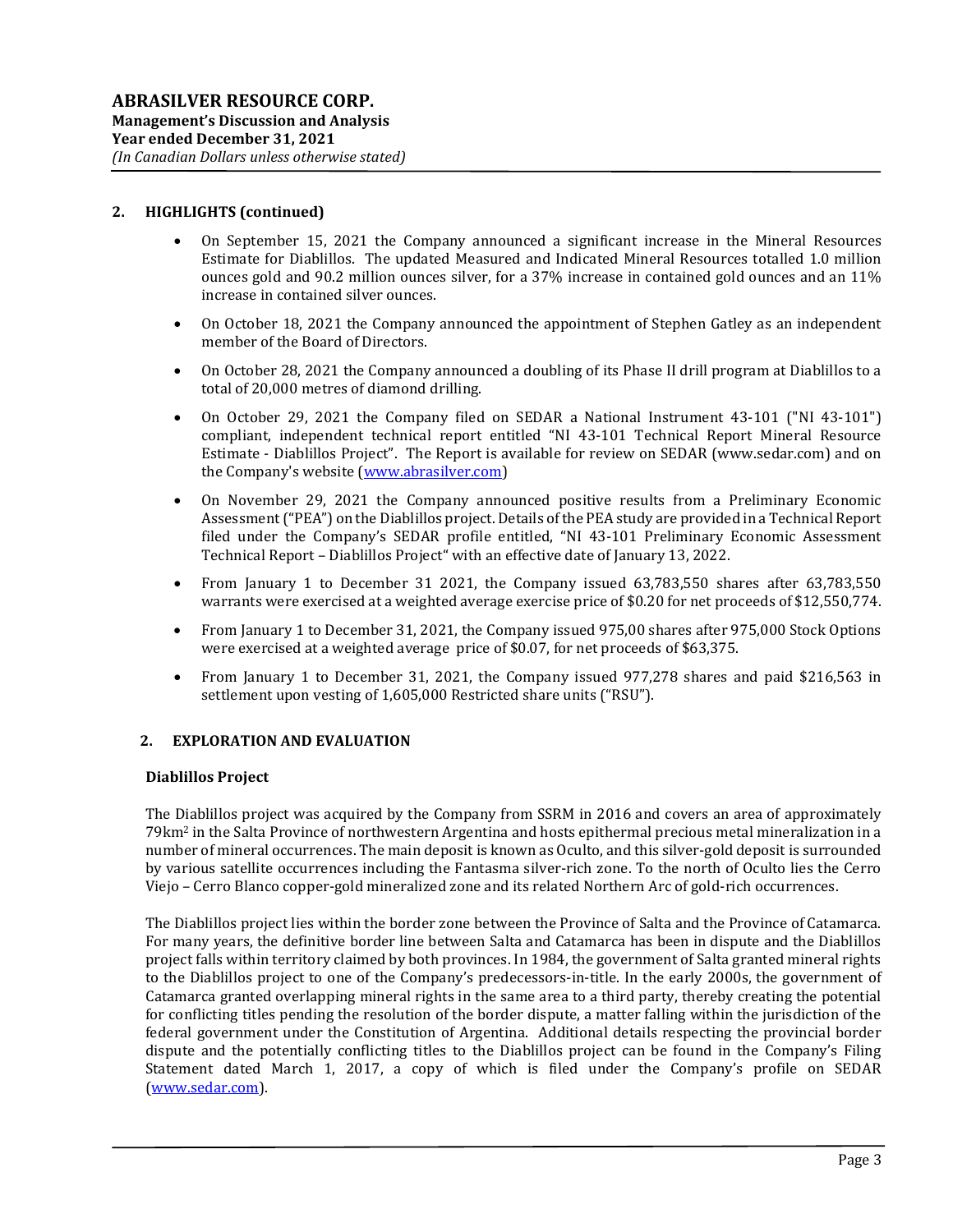## 3. EXPLORATION AND EVALUATION (continued)

The Company reached an agreement with the shareholders of Minera Cerro Bayo SA ("Cerro Bayo"), the owner of the conflicting mineral rights granted by the government of Catamarca, to acquire a 100% equity interest in Cerro Bayo, thereby indirectly acquiring ownership and control of the conflicting mineral interests. As consideration, the Company will pay US\$3,325,000 in cash and issue 500,000 common shares of the Company to the shareholders of Cerro Bayo in instalments over an eight-year period. As at the date of this MD&A, US\$1,025,000 has been paid and 500,000 shares have been issued.

#### Diablillos Q4/2021 Exploration Highlights

During the fourth quarter ended December 31, 2021, the Company issued several announcements regarding the exploration program, including:

- AbraSilver Intersects 171 g/t AgEq (2.3 g/t AuEq) Over 64.5m in Oxides at Diablillos (news release dated October 5, 2021)
- AbraSilver Continues to Extend Shallow Mineralization in Broad Intercepts Northeast and West of the Main Oculto Zone; 39.5m at 234 g/t AgEq (3.12 g/t AuEq) (news release dated October 13, 2021)
- AbraSilver Reports Wide, High-Grade Intercepts in the Northeast Zone Well Beyond the Whittle Pit Boundary Including 35.5m at 3.11 g/t Gold-Equivalent (news release dated December 13, 2021)

#### Phase II Drill Program

On October 28, 2021, the Company announced a doubling in the size of the ongoing Phase II exploration program, which will now consist of approximately 20,000 metres of diamond drilling. The Phase II drill program remains on track to be completed in Q2/2022 and is focused on the following high priority targets at the Oculto Deposit:

- Northeast Zone: Step-out drill holes targeting high-grade gold dominant mineralization, which is expected to expand the dimensions of the proposed open pit and potentially form the basis for an underground Mineral Resource in this zone.
- Tesoro Zone: Carry out close-spaced drilling in the high-grade silver and gold Tesoro Zone which is expected to convert existing Indicated Mineral Resources to the Measured category.
- Shallow Mineralization: Continue to expand Mineral Resources at shallow depths within the proposed open pit margin which is expected to further reduce the strip ratio and associated upfront capital cost, as well as boost the silver and gold production profile in the initial years of the mine plan.

#### PEA Study for the Diablillos Project

Base Case metal prices used in this analysis were \$1,650 per gold ounce ("oz") and \$24.00 per silver oz

- The PEA considers a 7,000 tonne-per-day ("tpd") operation, with an initial mine life of 16 years. On an after-tax basis, Diablillos generates a Base Case NPV (5%) of US\$364 million, with an IRR of 30.2%.
- The study outlines average annual production of 11.4 million ounces silver-equivalent ("AgEq") over the first five years, and an average of 8.5 million ounces AgEq over the Life-of-Mine.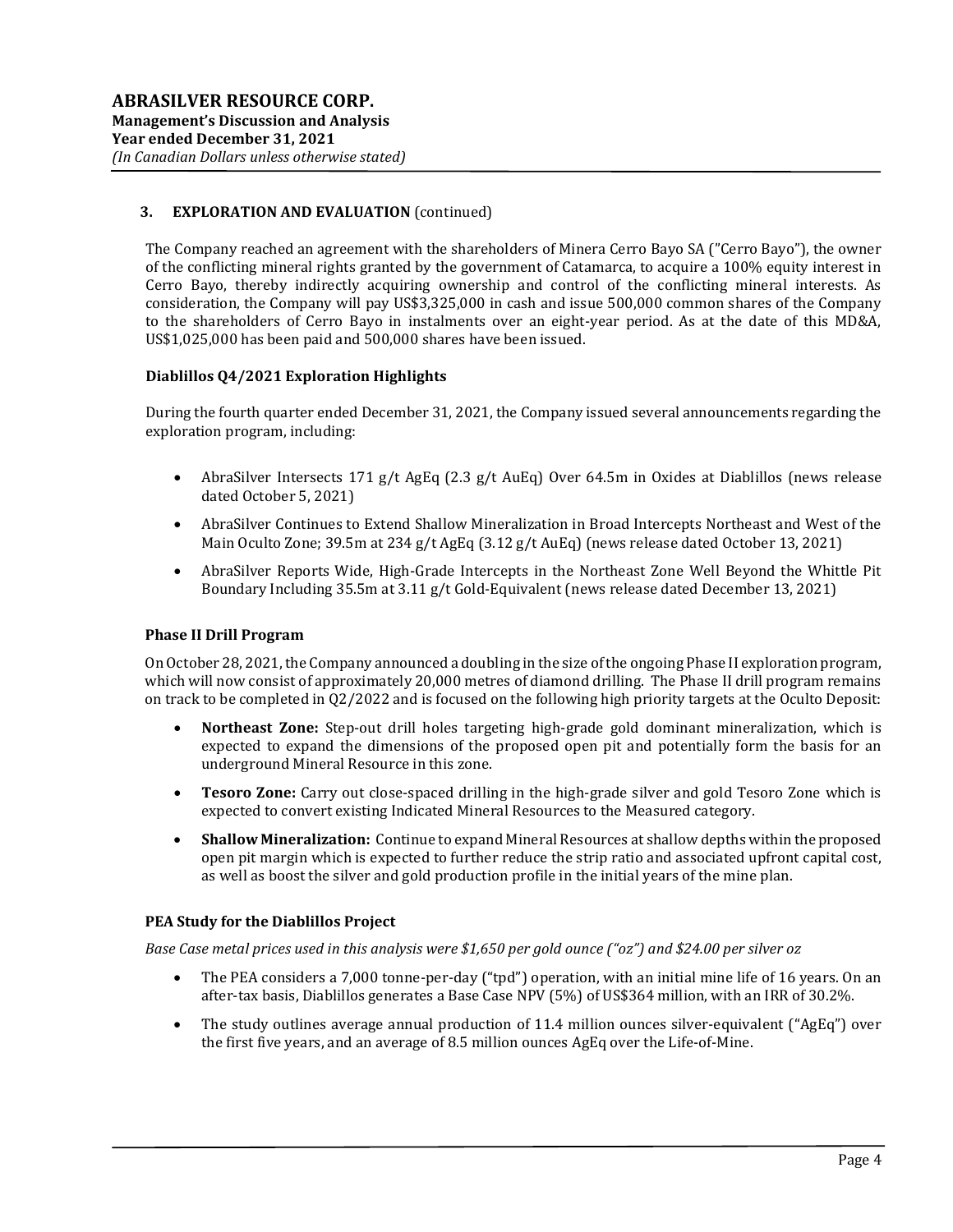### 3. EXPLORATION AND EVALUATION (continued)

- Average All-in Sustaining Cash Costs ("AISC") during first five years of \$10.41/oz AgEq; with an average of \$11.97/oz AgEq over the Life-of-Mine.
- Initial Capital Expenditure of \$255.0 million, with payback period of 2.6 years.
- Several potential opportunities have been identified that may significantly further enhance the economic returns.

#### La Coipita Project, San Juan, Argentina

The La Coipita project is located in the San Juan province of Argentina adjacent to the Chilean border. The Company has an option agreement to acquire a 100% interest in the Project which encompasses a large area, totaling approximately 70,000 hectares, in the western portion of the Calingasta Department.

The project is located in a geological setting similar to world-class deposits in the same belt, including the Filo del Sol and Los Azules projects, where porphyry style mineralisation is found immediately beneath epithermal mineralization

On January 24, 2022, the Company announced the commencement of its maiden drill campaign at the La Coipita project. The initial drill program is expected to be completed in May 2022, and results will be announced once they become available.

#### 4. SELECTED ANNUAL AND QUARTERLY INFORMATION

|                                   |    | <b>Year ended</b><br>December 31,<br>2021 | <b>Year ended</b><br>December 31,<br>2020 |             | <b>Year ended</b><br>December 31,<br>2019 |
|-----------------------------------|----|-------------------------------------------|-------------------------------------------|-------------|-------------------------------------------|
| Net (loss) income for the year    |    | \$(18, 174, 868)                          |                                           | (5,692,380) | (1,541,228)                               |
| Basic and diluted earnings (loss) | \$ | (0.04)                                    | \$                                        | (0.02)      | \$<br>(0.02)                              |
| per share                         |    |                                           |                                           |             |                                           |
| Total assets                      | S  | 34,661,212                                | \$                                        | 34,194,092  | 12,612,143                                |
| Total liabilities                 |    | 582.848                                   | \$                                        | 584,144     | \$<br>1,279,871                           |

For the years ended December 31, 2021, December 31, 2020 and December 31, 2019:

The Company has no revenue to report for the years ended December 31, 2021, December 31, 2020 and December 31, 2019.

Below is a summary of information for the eight most recent quarters: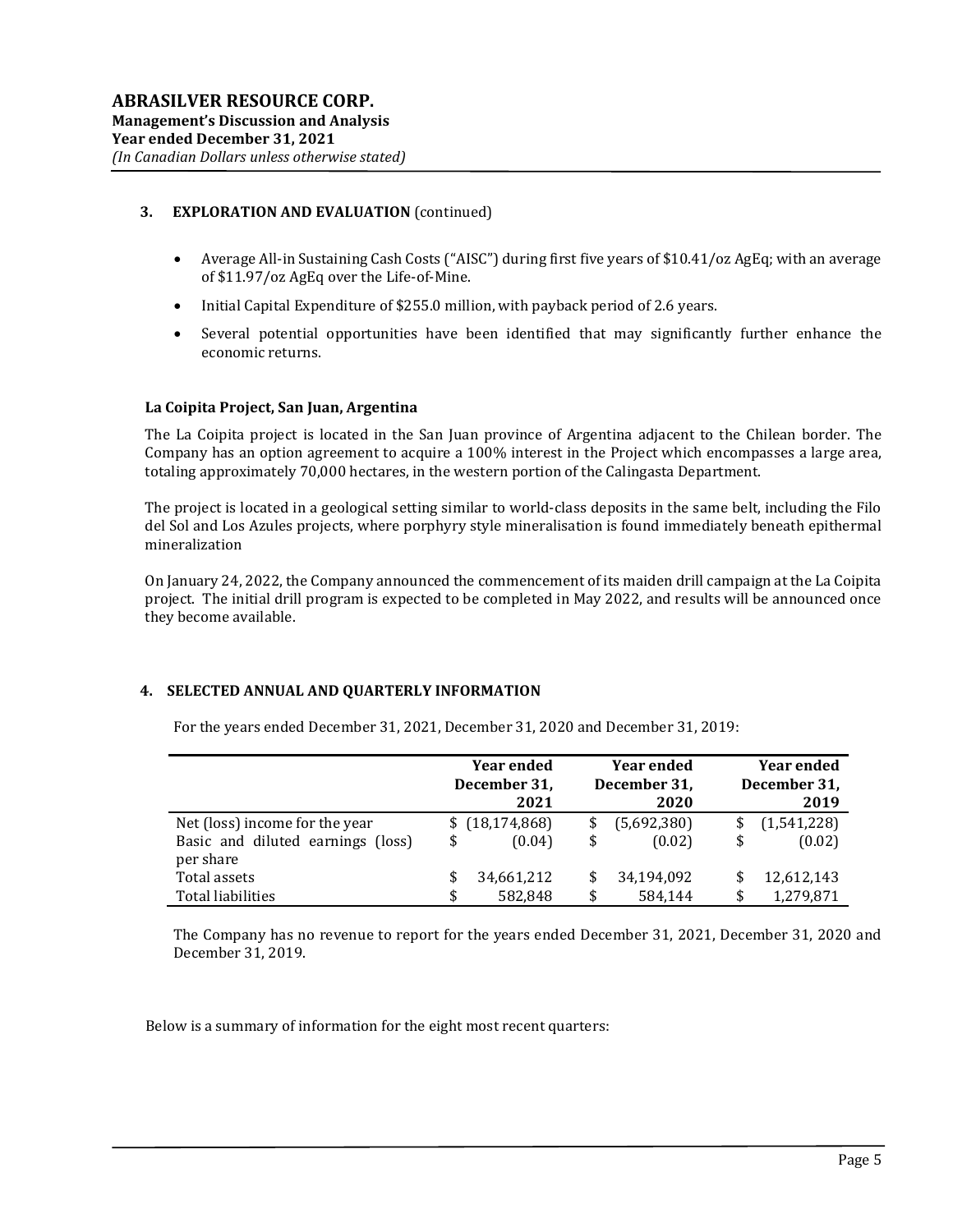### 4. SELECTED ANNUAL AND QUARTERLY INFORMATION (continued)

| <b>Quarter Ended</b>                                                                                                                                                                                       | Net income<br>(loss) for the<br>period                                                                                              | per share - basic &                                | Earnings (loss)<br>diluted                                                             |                                                    | <b>Total assets</b>                                                                                                        |
|------------------------------------------------------------------------------------------------------------------------------------------------------------------------------------------------------------|-------------------------------------------------------------------------------------------------------------------------------------|----------------------------------------------------|----------------------------------------------------------------------------------------|----------------------------------------------------|----------------------------------------------------------------------------------------------------------------------------|
| \$<br>December 31,2021<br>\$<br>September 30,2021<br>\$<br>June 30,2021<br>\$<br>March 31,2021<br>\$<br>December 31, 2020<br>\$<br>September 30, 2020<br>\$<br>June 30, 2020<br>\$<br>March 31, 2020<br>\$ | (7,907,226)<br>(3,599,403)<br>(4,021,394)<br>(2,646,845)<br>(1,391,776)<br>(2, 124, 439)<br>(948, 528)<br>(1,227,637)<br>(960, 223) | \$<br>\$<br>\$<br>\$<br>\$<br>\$<br>\$<br>\$<br>\$ | (0.02)<br>(0.01)<br>(0.01)<br>(0.01)<br>(0.01)<br>(0.01)<br>(0.00)<br>(0.00)<br>(0.00) | \$<br>\$<br>\$<br>\$<br>\$<br>\$<br>\$<br>\$<br>\$ | 34,661,212<br>38,834,938<br>39.167.151<br>35,136,329<br>34,194,092<br>40,958,169<br>12,000,275<br>11,645,117<br>12,612,143 |

#### 5. RESULTS OF OPERATIONS

The operating results of junior mining companies can fluctuate significantly from period to period. The Company is in the exploration stage and has no revenue from operations.

Three months ended December 31, 2021 ("Q4 2021") is compared to the three months ended December 31, 2020 ("Q4 2020").

During Q4 2021 the net loss increased by \$6,515,450 to \$7,907,226 compared to the net loss recorded during Q4 2020 due mainly to the following:

- Write-Off Mineral Property Acquisition were \$4,402,788 during Q4 2021 related to an impairment of the Arcas Properties compared with \$14,147 for Q4 2020 related to Cerro Amarillo properties Write-Off.
- Evaluation and exploration expenses were \$3,735,223 during Q4 2021 compared to \$2,609,183 for Q4 2020, an increase of \$1,126,040 due to the ongoing Phase II diamond drilling program.
- Share based compensation increased by \$344,322 during Q4 2021 compared to Q4 2020 due to options and RSU granted to Directors, Officers, and Consultants.
- Professional Fees expense decreased by \$175,230 during Q4 2021 compared to Q4 2020, due to activities related to the preparation of the PEA during that period.
- Salary, benefits and director fees expense increased by \$163,354 during Q4 2021 compared to Q4 2020 due to the expansion of corporate activities.
- Consulting fees increased by \$102,433 during Q4 2021 compared to Q4 2020 mainly due to the expansion of the exploration and evaluation activities.
- Office and Administrative expenses increased by \$160,570 during Q4 2021 compared to Q4 2020 due to the expansion of corporate activities increasing the bank and broker fees.
- Investor Relations expenses decreased by \$98,432 during Q4 2021 compared with Q4 2020 due to the reduction of financing and promotion activities.
- Gain on sale of marketable securities reduced by \$657,317 during Q4 2021 compared with Q4 2020 in connection with the transfer in equity instruments to the Argentinian subsidiaries as part of a process used to transfer money to Argentina and convert it into Argentina Pesos at a more favourable exchange rate than the official exchange rate.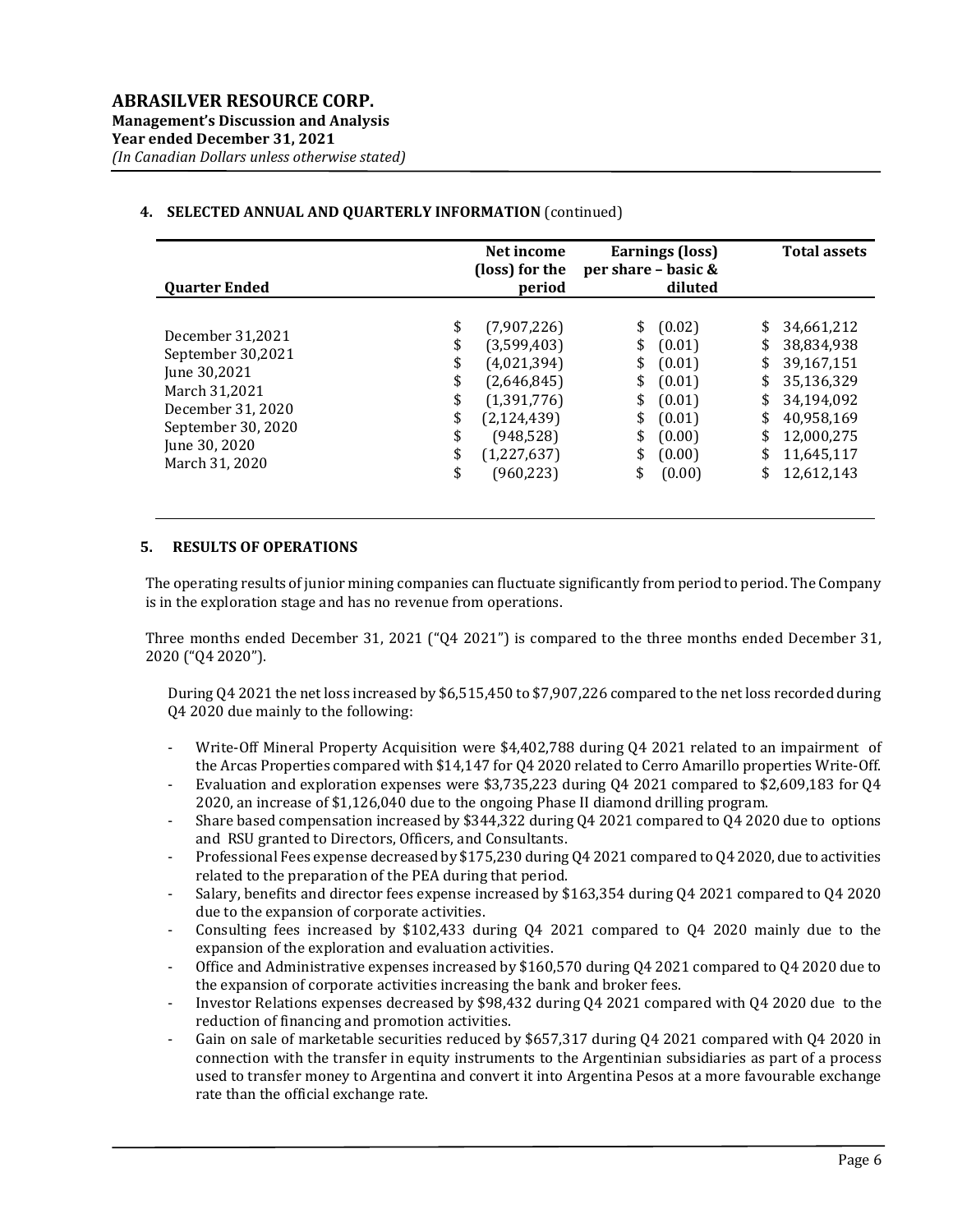### 5. RESULTS OF OPERATIONS (continued)

Twelve months ended December 31, 2021 ("FY 2021") is compared to the Twelve months ended December 31, 2020 ("FY 2020").

During FY 2021 the net loss increased by \$12,482,488 to \$18,174,868 compared to the net loss recorded during FY 2020 due mainly to the following:

- Write-Off Mineral Property Acquisition were \$4,241,796 during FY 2021 related to Arcas and Santo Domingo Properties impairment compared with \$70,203 for FY 2020 related to Cerro Amarillo properties Write-Off.
- Evaluation and exploration expenses were \$13,105,447 during FY 2021 compared to \$4,729,986 for FY 2020, an increase of \$8,375,461 due to increased drilling activity at the Diablillos project.
- Share based compensation increased by \$1,586,645 during FY 2021 compared to FY 2020 due to the options and RSU granted to Directors, Officers and Consultants during the year.
- Office and Administrative expenses increased by \$533,269 during FY 2021 compared to FY 2020 due to the expansion of corporate activities increasing the bank and broker fees.
- Consulting fees increased by \$254,273 during FY 2021 compared to FY 2020 mainly due to the expansion of the exploration and evaluation activities.
- Salary, benefits and director fees expense increased by \$300,982 during FY 2021 compared to FY 2020 due to the expansion of corporate activities.
- Gain on Sale of marketable securities increased by \$2,862,046 during FY 2021 compared with FY 2020 in connection with the transfer in equity instruments to the Argentinian subsidiaries as part of a process used to transfer money to Argentina and convert it into Argentina Pesos at a more favourable exchange rate than the official exchange rate.

#### 6. MINERAL INTERESTS

Through the Company's wholly-owned subsidiaries, the Company controls exploration projects in Argentina classified by the Company into the Diablillos Project, Cerro Amarillo Project, Santo Domingo and La Coipita Project and in Chile classified into the Arcas project. All acquisition costs and option payments related to these exploration projects are capitalized as mineral interests and are incurred in US dollars and translated to Canadian dollars, the presentation currency for the Company.

#### (a) Diablillos project

(1) On November 1, 2016, the Company closed a Share Purchase Agreement dated August 23, 2016, as amended and restated on March 21, 2017, and further amended on September 11, 2019, with SSR Mining Inc. ("SSRM") and Fitzcarraldo Ventures Inc. (the "Share Purchase Agreement") pursuant to which Huayra acquired from SSRM all of the issued and outstanding shares of Pacific Rim Mining Corporation Argentina S.A., ABP Global Inc. (BVI) and ABP Diablillos Inc. (BVI) (together, the "SSRM subsidiaries"). Through the acquisition of the SSRM subsidiaries, the Company acquired certain exploration projects in Salta and Chubut Provinces, Argentina (the "Diablillos Project" and the "Aguas Perdidas Project").

Cash consideration payable to SSRM consists of the following: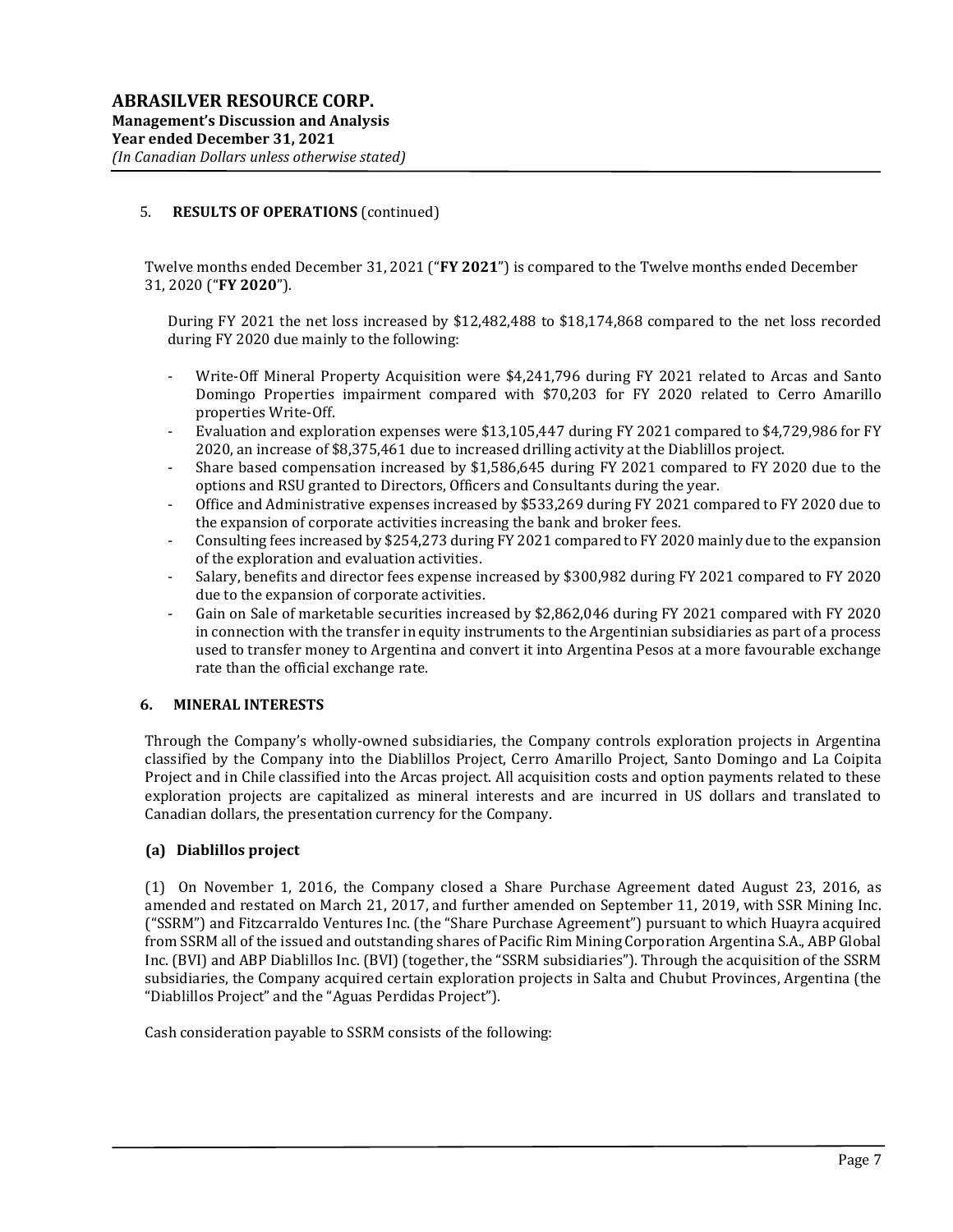- 1. US\$300,000 on closing; this amount to be increased by an amount equal to the US dollar equivalent of the amount of Argentine Pesos deposited in entity purchased by the Company (paid);
- 2. US\$300,000 on or before February 15, 2017 (as amended) (paid);
- 3. US\$500,000 on  $180<sup>th</sup>$  day after closing (paid);
- 4. US\$50,000 on or before January 12, 2018 (as amended) (paid);
- 5. \$ 200,000 to be paid at the closing date of the Arrangement with Aethon (paid);
- 6. US\$5,000,000 to be paid on the earlier of (paid):
	- the date on which a Diablillos Feasibility Study in respect of all or any part of the Diablillos Concessions has been obtained;
	- July 31, 2023; and
	- 90 days after demand by SSRM for payment if (a) AbraPlata's market capitalization exceeds \$100,000,000 for 20 consecutive trading days (on the primary stock exchange on which such entity's shares are traded) or (b) after November 1, 2020, the spot price of silver (based on the London Bullion Market Association (LBMA) Silver Price as published by the LBMA on its website (or should that quotation cease, another similar quotation acceptable to the parties acting reasonably) (the "Benchmark") exceeds \$25 per ounce for 20 consecutive trading days on the Benchmark;
- 7. US\$7,000,000 to be paid on the earlier of:
	- the date on which Commercial Production occurs in respect of all or any part of the Diablillos Concessions; and
	- $\bullet$  July 31, 2025.

On September 2, 2020 AbraSilver's market capitalization exceeded \$100,000,000 for twenty (20) consecutive trading days on the TSX-V for the period from and after August 6, 2020 to and including September 2, 2020. On the same day SSRM requested the US\$ 5,000,000 to be paid within 90 days. During the year ended December 31, 2020, the Company paid \$6,533,500 (US\$5,000,000) to SSRM related to the Diablillos project.

Equity consideration issued to SSRM consisted of 11,294,609 Class B common shares of the Company which automatically converted into a number of Huayra Class A Shares that, upon the completion of the RTO, resulted in SSRM holding common shares of the Company representing 19.9% of the Company's then outstanding common shares. The Share Purchase Agreement provided SSRM an anti-dilution right to maintain 19.9% equity interest in the capital of the Company until the Company completed a qualified financing of a minimum of US\$5,000,000. During the year ended December 31, 2018 the Company completed a qualified financing and was no longer obligated to maintain SSRM's free carried equity interest. As consideration for SSRM's agreement to amend the Share Purchase Agreement, the Company issued an additional 24.15 million common shares of the Company plus payment of \$200,000.

The royalty consideration payable to SSRM consists of a 1% net smelter returns royalty. SSRM is entitled to receive advance royalty payments totaling of US\$250,000 on November 1, 2017 (paid).

These advance royalty payments will be deducted and set off against the first US\$250,000 of net smelter returns royalty payments otherwise payable in respect of the Diablillos Project. As security for the above obligations the Company has pledged to SSRM all the shares the Company acquired in the two entities which hold interest to the Diablillos Project and the Aguas Perdidas Project.

(2) On August 30, 2017 the Company signed an agreement, which was amended September 6, 2019, to acquire all of the issued and outstanding shares of Minera Cerro Bayo S.A. ("Cerro Bayo"), a privately held Argentine company. Cerro Bayo owns certain mineral rights that, as a result of a long-standing border dispute between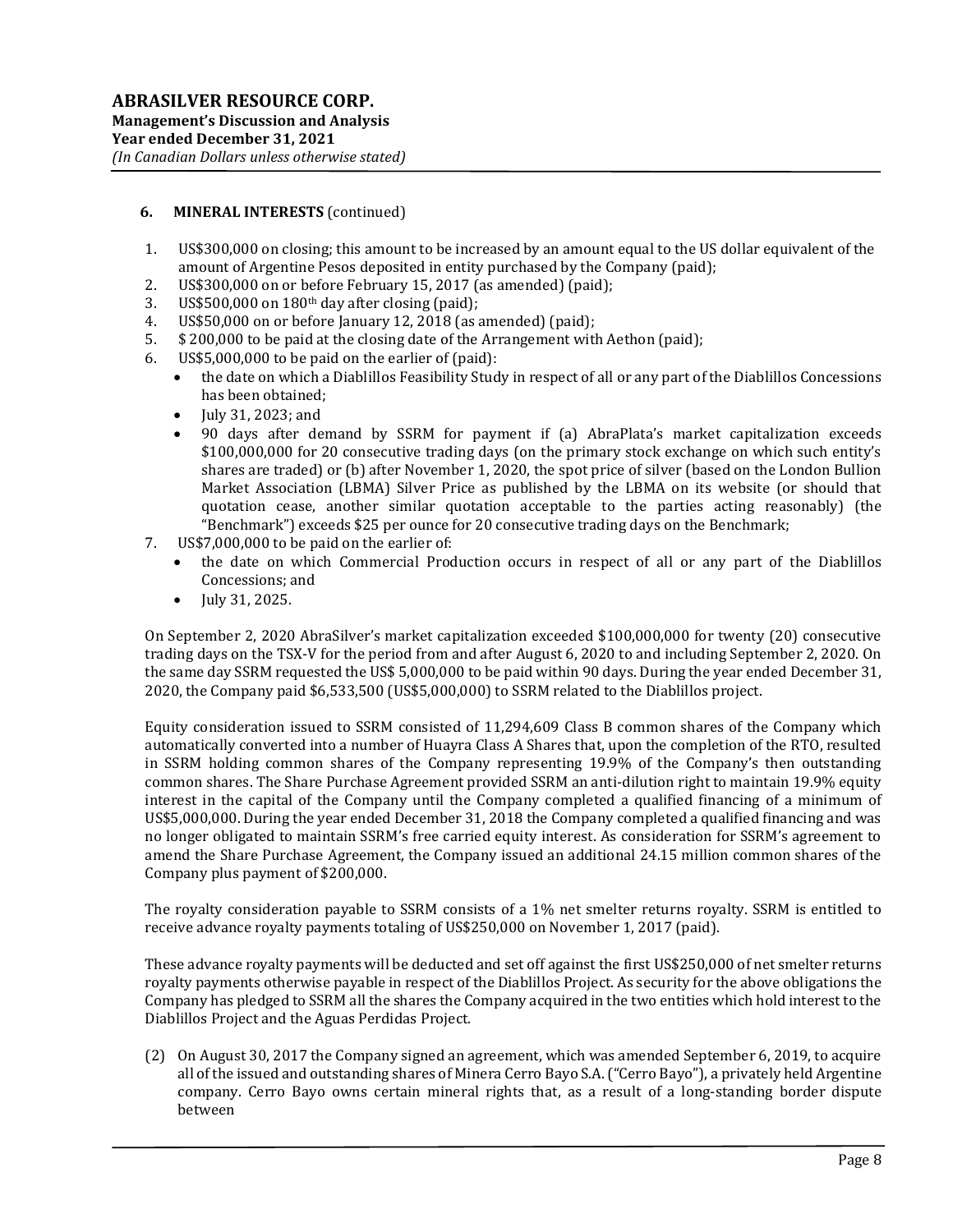two neighboring provinces in northwestern Argentina, overlap and potentially conflict with the Company's mineral rights to its Diablillos Ag-Au project. The acquisition of the potentially conflicting mineral rights through the acquisition of Cerro Bayo means that the Company will retain its title to the Diablillos Ag-Au project regardless of the ultimate outcome of the provincial border dispute.

Cash and equity consideration payable under the agreement is as follows:

- 1. US\$225,000 upon closing (paid);
- 2. US\$175,000 on or before February 28, 2018 (paid);
- 3. US\$15,000 upon signing of the September 6, 2019, amendment (paid);
- 4. US\$350,000 and 300,000 common shares on or before November 30, 2019 (paid and issued);
- 5. US\$65,000 on or before April 30, 2020 (paid);
- 6. US\$65,000 and 200,000 common shares on or before October 31, 2020 (paid and issued);
- 7. US\$65,000 on or before April 30, 2021(paid);
- 8. US\$65,000 on or before October 31, 2021 (paid);
- 9. US\$65,000 on or before April 30, 2022;
- 10. US\$65,000 on or before October 31, 2022;
- 11. US\$1,000,000 on or before July 31, 2023; and
- 12. US\$1,170,000 on or before July 31, 2025.

### (b) Cerro Amarillo project

On July 14, 2016, AbraPlata Argentina S.A., a wholly owned subsidiary of the Company, signed an agreement for the right to purchase the Cerro Amarillo project located in the province of Mendoza in Argentina. This agreement is a replacement agreement to the one that was entered into in 2010.

The Company made the following payments:

- 1. US\$25,000 in October 2016, deferred to May 2017 (paid)
- 2. and will pay US\$25,000 annually every November, starting in November 2017, until the earlier of the ratification of appropriate permits or the receipt of exploration permits given in accordance with the legislature of the province of Mendoza (the "Notification Date"). The Company will then make a series of installments in total of US\$875,000 over 48-month period from the Notification Date. The due date for November 2018 payment was extended to January 10, 2019 and paid during the year ended December 31, 2019.

An exercise fee of US\$2,500,000 will be due by the end of 60 months period from the Notification Date. The underlying owners are also entitled to a 1% NSR royalty which can be purchased back for US\$3,000,000.

Due to uncertainty of the timing for the completion of the glaciers inventory and the ratification of the permits, the Company wrote down the Cerro Amarillo project to \$1 during the fifteen months ended December 31, 2017. During the year ended December 31, 2019, management decided to pursue exploration on the property again and accordingly, commenced capitalizing acquisition costs incurred.

During the year ended December 31, 2020, the management evaluated its project portfolio including the new acquisitions and elected not to continue with the Cerro Amarillo project purchase. As a result, the November 2020 payment was not made, the property was dropped and all prior costs were written off.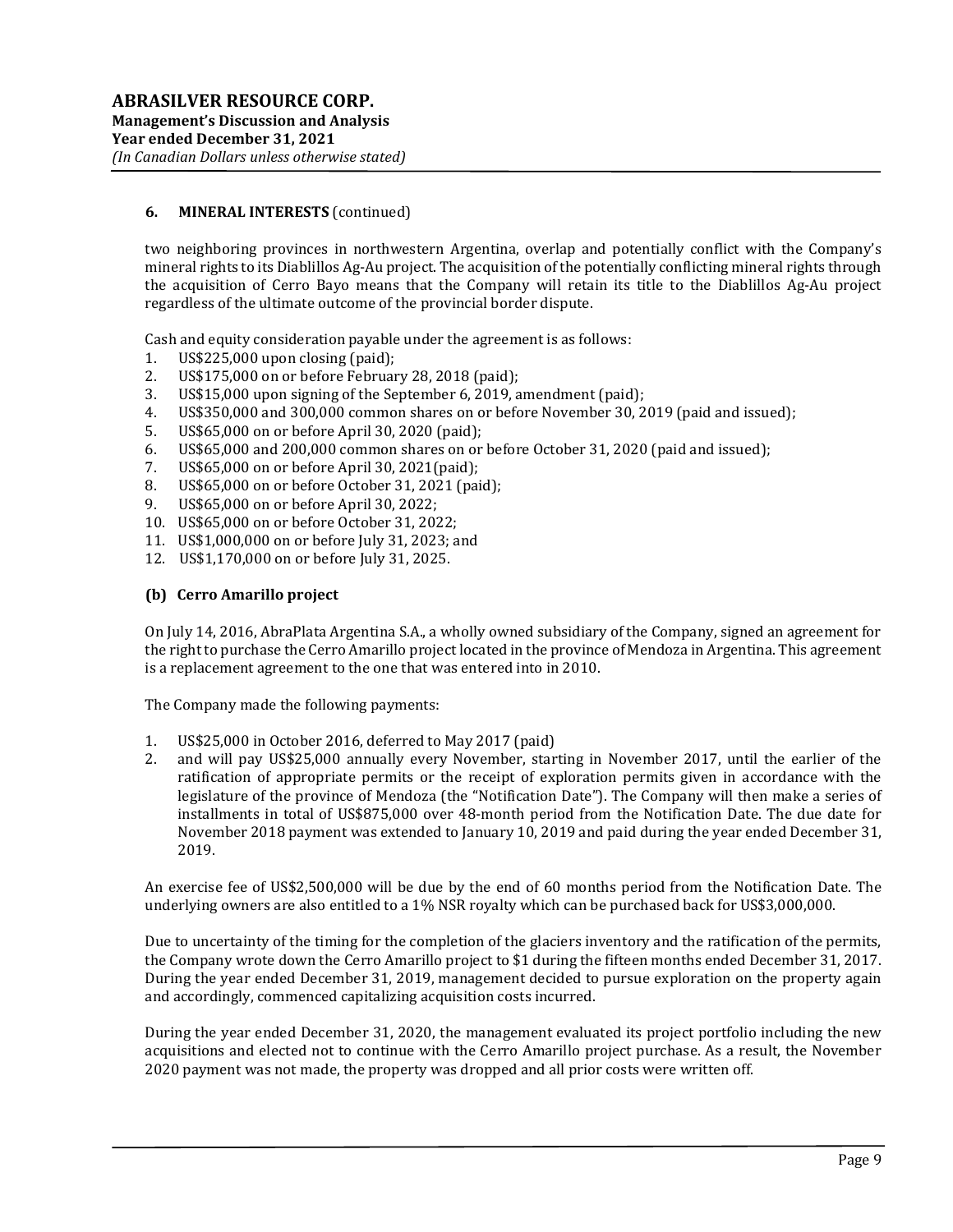#### (c) La Coipita project

On January 31, 2020, AbraSilver entered into a letter agreement, through its wholly owned subsidiary, AbraPlata Argentina SA, to acquire a 100% interest in the La Coipita project ("La Coipita") located in San Juan province, Argentina by paying a total of US\$4,265,000 in staged payments over 60 months (US\$165,000 paid) to the optionors ("Project Owners").

Cash consideration payable per the letter agreement were as follows:

- 1. US\$35,000 upon celebration of the letter agreement (paid)
- 2. US\$30,000 in February 2020 (paid)
- 3. US\$100,000 in January 2021 (paid)
- 4. US\$200,000 in January 2022 (paid)
- 5. US\$400,000 in January 2023
- 6. US\$1,000,000 in January 2024
- 7. US\$2,500,000 in January 2025

In the event the project is placed into commercial production, the Project Owners shall be entitled to collect 1.1% of the net smelter return ("NSR"), of which AbraSilver may purchase for US\$3,000,000 during the 60 months after the first staged payment was made, or for US\$5,000,000 thereafter until start-up of construction of the project.

On February 5, 2020, AbraPlata Argentina SA entered into a binding letter agreement with Altius Resources Inc. to sell its right to acquire the 1.1% NSR from the Project Owners. In consideration, Altius will invest in AbraPlata by way of subscription for common shares or share units in its next equity financing a minimum sum of \$125,000 (received).

On August 9, 2021, AbraSilver entered into a letter agreement, through its wholly owned subsidiary, AbraPlata Argentina SA, to acquire a 100% interest in the Yaretas project ("Yaretas") located in San Juan province, Argentina by paying a total of US\$3,025,000 in staged payments over 60 months (US\$50,000 paid) to the optionors ("Project Owners").

Cash consideration payable per the letter agreement were as follows:

- 1. US\$50,000 upon celebration of the letter agreement (paid)
- 2. US\$75,000 in August 2022
- 3. US\$200,000 in August 2023
- 4. US\$400,000 in August 2024
- 5. US\$800,000 in August 2025
- 6. US\$1,500,000 in August 2026

In the event the project is placed into commercial production, the Project Owners shall be entitled to collect 1.1% of the net smelter return ("NSR"), of which AbraSilver may purchase for US\$5,000,000 at any time. In Order to exercise this Purchase Option for the Royalty AbraSilver will communicate its decision in a reliable way to the Project Owners.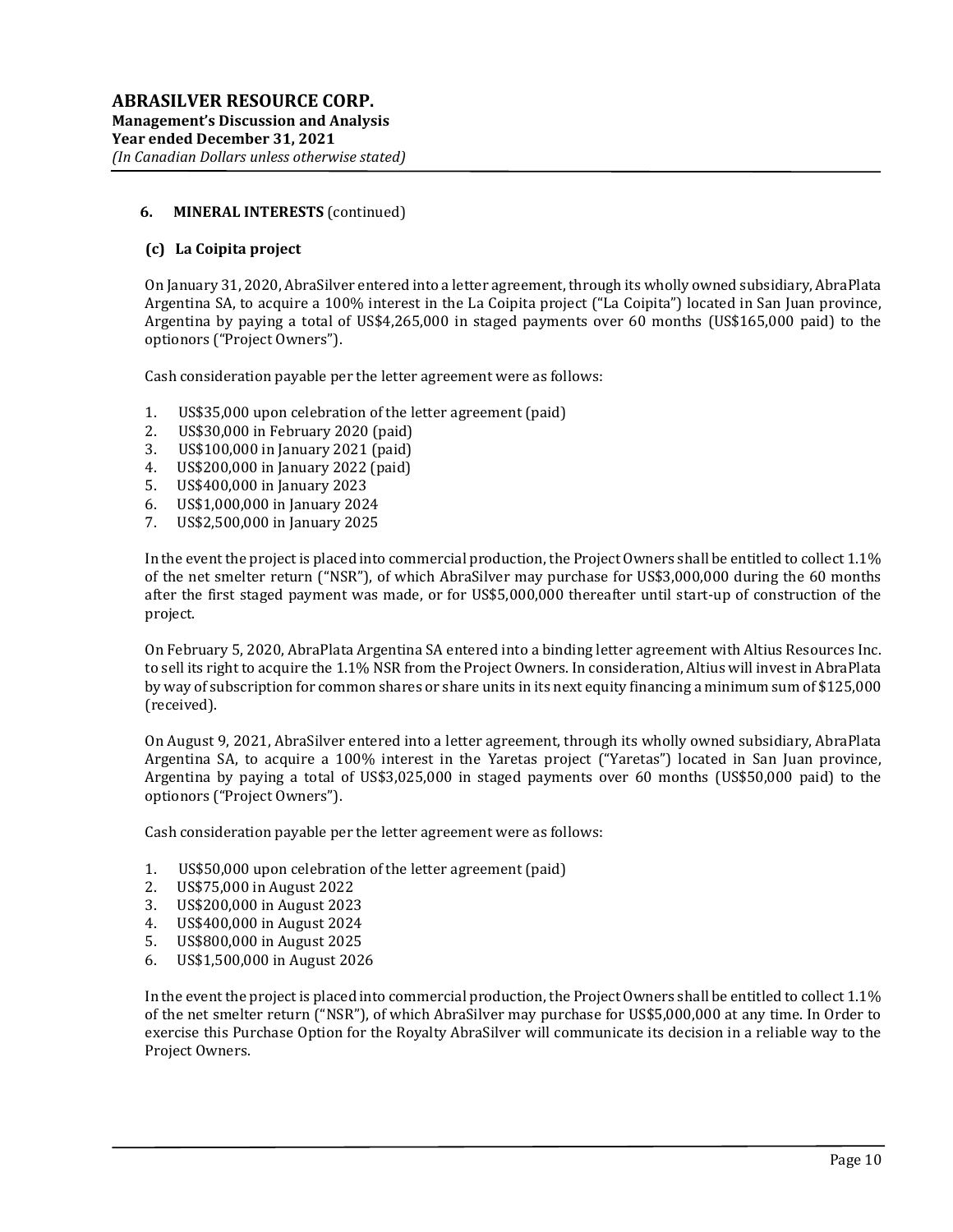#### (d) Arcas Project

On April 4, 2019, the Company's Chilean subsidiary ("Aethon") announced that it had exercised its option to acquire a 100% interest in the properties

On September 11, 2019, Aethon entered into an Earn-In with Option to Joint Venture Agreement with Rio Tinto Mining and Exploration Limited / Agencia En Chile, a member of the Rio Tinto Group ("Rio Tinto"), to acquire an interest in the Arcas project. Rio Tinto has the right but not the obligation to earn up to a 75% interest in the Arcas Project by funding project expenditures of up to US\$25 million as follows:

1st Option: If Rio Tinto incurs total project expenditures of US\$4 million within 3 years, and makes aggregate cash payments of US\$300,000 during the first two years, it will have the right to acquire a 51% interest in the Arcas project ("Stage 1 earn-in project expenditure") through the acquisition of 51% stock of a new company ("Opco") that will be incorporated. To exercise the option, Rio Tinto shall make the cash payments before the following dates:

- 1. US\$100,000 on or before the first anniversary date (received);
- 2. US\$200,000 on or before the second anniversary date (received);

2nd Option: If Rio Tinto incurs additional project expenditures of US\$5 million over the subsequent 2 year period, it will have a right to acquire an additional 14% interest in Opco (holder of the Arcas project), resulting in its total interest being 65%; and

3rd Option: If Rio Tinto incurs additional project expenditures of US\$16 million over the subsequent 3 year period, it will have a right to acquire an additional 10% interest in Opco (holder of the Arcas project), resulting in its total interest being 75%;

Rio Tinto has agreed to incur minimum project expenditures of US\$1 million within 18 months of securing all necessary approvals to conduct drilling activities which is to be part of the Stage 1 earn-in project expenditure. As of March 31, 2021, that commitment has been satisfactorily fulfilled.

In the event Rio Tinto withdraws from the Arcas Project, it will pay Aethon an amount equaling the cost to maintain the Arcas Project concessions for the 12 month period commencing on the date of termination that have not already been paid.

Under the terms of the agreement, Rio Tinto shall have the right to form a Joint Venture ("JV") with the following key terms:

- 1. The JV (Opco) may be formed with 51% to Rio Tinto and 49% to Aethon upon satisfaction of the  $1<sup>st</sup>$ Option; 65% to Rio Tinto and 35% to Aethon upon satisfaction of the 2nd Option; or 75% to Rio Tinto and 25% to Aethon upon satisfaction of the 3rd Option.
- 2. The JV will be managed by Rio Tinto and funded by each participant in accordance with their interest.
- 3. Aethon may elect not to fund its interest and be diluted down to a 10% interest. If Aethon is diluted below a 10% interest, its interest will convert to a 1% net smelter royalty capped at US\$50 million.
- 4. Each party will have a right of first refusal should the other party wish to divest its shareholder interest.

During the year ended December 31, 2020, the Company recorded the US\$100,000 received from Rio Tinto as other income in the consolidated statements of loss and comprehensive loss. During the year ended December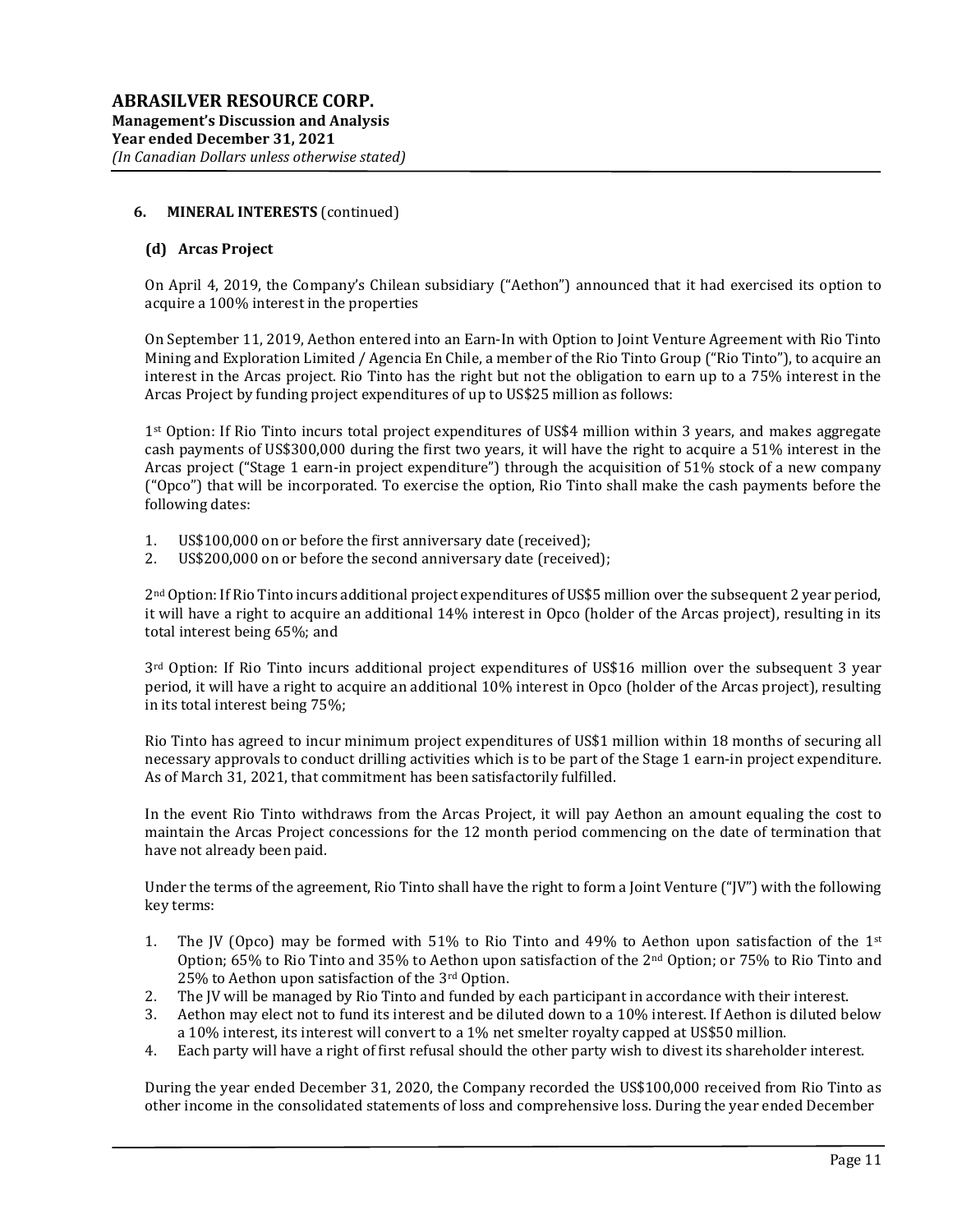31, 2021, the Company recorded the US\$200,000 received from Rio Tinto as other income in the consolidated statements of loss and comprehensive loss.

During the year ended December 31, 2021, the Company received notice from Rio Tinto terminating its earn-in option agreement. Rio Tinto made this decision after the initial drill program at Arcas failed to produce significant mineralized intercepts. AbraSilver retains 100% ownership of the Arcas concessions and is evaluating opportunities for strategic partnerships on its Chilean concessions, while the Company remains focused on advancing its Diablillos project and other earlier stage exploration assets in Argentina. As the Company currently has no exploration plans for its Chilean properties it has decided to make an accounting impairment of 100% of the property value.

During the year ended December 31, 2021, the Company recorded a write-off of mineral property interest of \$4,200,636 in the consolidated statements of loss and comprehensive loss for the year ended December 31, 2021.

#### (e) Santo Domingo Project

On August 21, 2020, AbraSilver formalized a letter agreement, through its wholly owned subsidiary, AbraPlata Argentina SA, to acquire a 100% interest in the Santo Domingo – Marayes project located in San Juan province, Argentina by paying a total of US\$2,500,000 in staged payments over 96 months (US\$25,000 paid) to the optionors.

Cash consideration payable per the letter agreement were as follows:

- 1. US\$10,000 before October 21,2020 (paid)
- 2. US\$ 15,000, in February 2021 (paid)
- 3. US\$ 25,000 in August 2021
- 4. US\$ 50,000 in August 2022
- 5. US\$ 100,000 in August 2023
- 6. US\$ 150,000 in August 2024
- 7. US\$ 200,000 in August 2025
- 8. US\$ 250,000 in August 2026
- 9. US\$ 500,000 in August 2027 10. US\$ 1,200,000 in August 2028

During the year ended December 31, 2021, the Company decided not to continue with this project, the payment due in August 2021 was not paid and wrote it off in the amount of \$41,160.

### 7. FINANCIAL INSTRUMENTS

Financial assets and liabilities are recognized when the Company becomes a party to the contractual provisions of the instrument. Financial assets are derecognized when the rights to receive cash flows from the assets have expired or have been transferred and the Company has transferred substantially all risks and rewards of ownership.

IFRS 9 requires financial assets to be classified into three measurement categories on initial recognition: those measured at fair value through profit and loss, those measured at fair value through other comprehensive loss and those measured at amortized cost. Measurement and classification of financial assets is dependent on the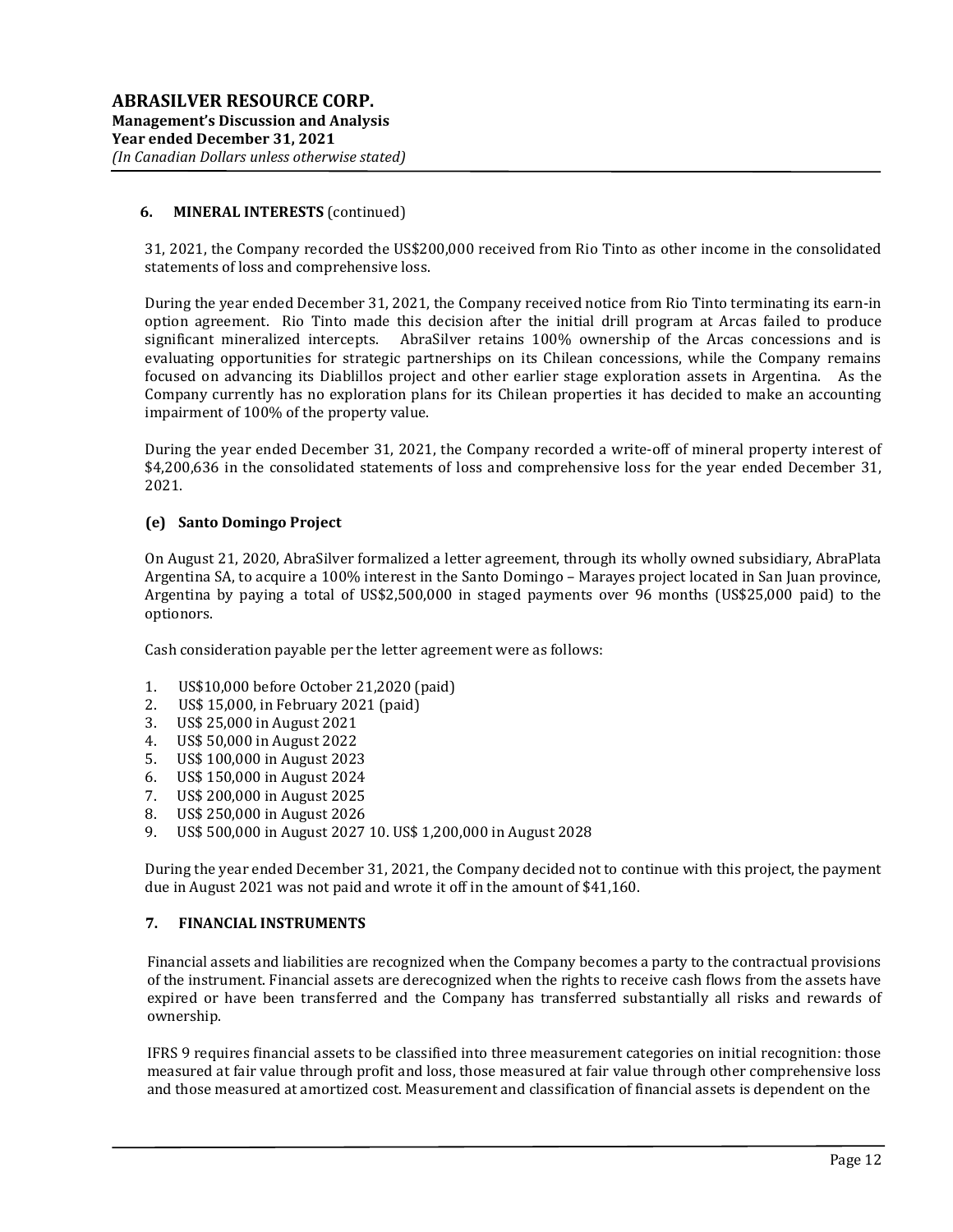### 7. FINANCIAL INSTRUMENTS (continued)

Company's business model for managing the financial assets and the contractual cash flow characteristics of the financial asset.

The Company's financial instruments as of December 31, 2021, and December 31, 2020 are as follows:

|                                          | December 31, 2021 | <b>December 31, 2020</b> |
|------------------------------------------|-------------------|--------------------------|
| <b>Financial assets</b>                  |                   |                          |
| Cash and Cash equivalents                | \$<br>19,016,003  | \$<br>17,087,494         |
| <b>Total financial assets</b>            | \$<br>19,016,003  | \$<br>17,087,494         |
| <b>Financial liabilities</b>             |                   |                          |
| Accounts payable and accrued liabilities | \$<br>562,770     | \$<br>530,438            |
| Lease liabilities                        | 20,078            | 53,706                   |
| <b>Total financial liabilities</b>       | \$<br>582,848     | \$<br>584.144            |

 Additional financial instruments disclosure, including an analysis of risks associated with financial instruments, is contained in Note 5 of the Company's audited consolidated financial statements for the twelve months ended December 31, 2021 and 2020

#### 8. LIQUIDITY AND CAPITAL RESOURCES

# (a) Liquidity

The Company's working capital as of December 31, 2021, was \$18,788,266 as compared to working capital of \$16,815,632 on December 31, 2020. Included in working capital was cash and cash equivalents of \$19,016,003 (December 31, 2020 - \$17,087,984).

Except as disclosed, the Company does not know of any trends, demands, commitments, events or uncertainties that will result in, or that are reasonably likely to result in, its liquidity either materially increasing or decreasing at present or in the foreseeable future. Material increases or decreases in liquidity are substantially determined by the success or failure of the Company's exploration programs and the Company's ability to raise additional capital as required.

The Company is not now and does not expect in the future, to be engaged in currency hedging to offset any risk of currency fluctuations.

# (b) Capital Resources

The Company's focus for the recently completed fiscal period and going forward is the advancement and development of its exploration projects. The major expenses that will be incurred by the Company in the next twelve months will be costs associated with its exploration activities and general and administrative activities. The Company believe its current working capital is sufficient to maintain its core operations for the next twelve months, and additional funding will be required by the Company to complete its strategic and long-term objectives.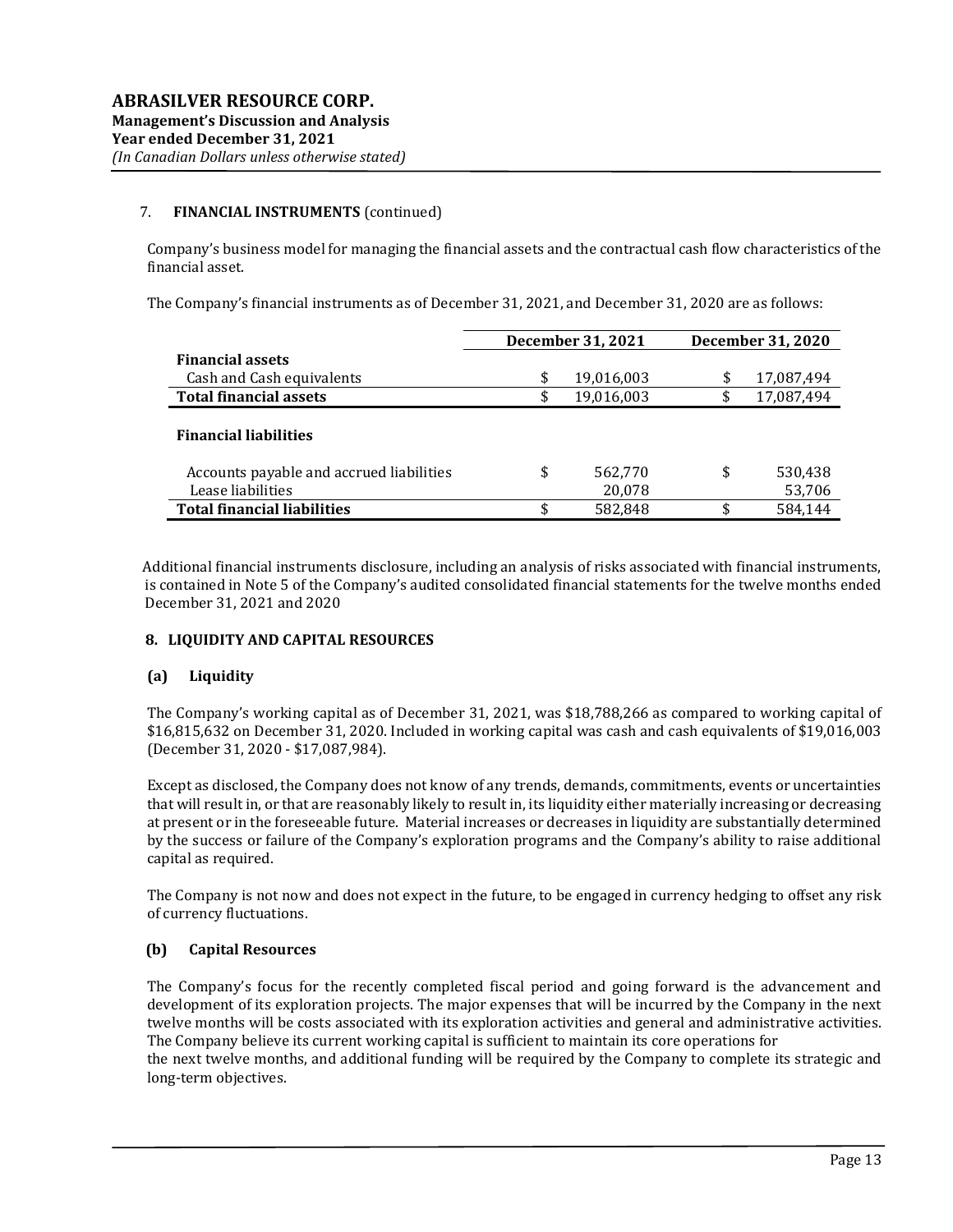## 8. LIQUIDITY AND CAPITAL RESOURCES (continued)

The Company depends on external financing to fund its activities and there can be no guarantee that external financing will be available at terms acceptable to the Company. The Company will be relying on further equity financing, debt financing, strategic partnerships or joint-venture partnerships as the most likely source of funds for the advancement of the Company's exploration assets to a resource delineation or feasibility stage. In the future the Company may also receive additional funds through the exercise of stock options and warrants. If adequate funds are not available when required, the Company may, based on the Company's cash position, delay, scale back or eliminate various programs.

There can be no assurance that the Company will have sufficient financing to meet its future capital requirements or that future additional financing will be available to the Company at acceptable terms.

#### c) Off-Balance Sheet Arrangements

The Company has no off-balance sheet arrangements other than those disclosed under Mineral Interests.

#### d) Commitments

As of December 31, 2021, the Company has mineral interest commitments at its Diablillos and La Coipita projects in the form of option payments, although as at the current date the Company had the commitments shown in the table below, some of these commitments could be reduced, deferred or eliminated pending the outcome of the strategic review. The Company also has operating expenses in Buenos Aires, Santiago de Chile and Toronto.

|                                                | 2022      | 2023 |           | 2024 |                          | <b>After 2024</b> |            |
|------------------------------------------------|-----------|------|-----------|------|--------------------------|-------------------|------------|
| <b>Mineral interest commitments</b>            |           |      |           |      |                          |                   |            |
| <b>Diablillos</b>                              | \$164,814 | \$   | 1,267,800 | \$   | -                        | \$                | 10,357,926 |
| La Coipita                                     | 348,645   |      | 760,680   |      | 1,774,920                |                   | 6,085,440  |
| Total mineral interest<br>commitments          | 513,459   |      | 2,028,480 |      | 1,774,920                |                   | 16,443,366 |
| Minimum office rental payments<br>in Argentina | 18.256    |      | 12,171    |      | $\overline{\phantom{0}}$ |                   |            |
| <b>Total commitments</b>                       | \$531,715 | \$   | 2,040,651 | \$   | 1,774,920                | S.                | 16,443,366 |

#### 9. RELATED PARTY TRANSACTIONS

Key management personnel include the members of the Board of Directors and officers of the Company, who have the authority and responsibility for planning, directing and controlling the activities of the Company. Amounts paid and accrued to directors, former director, officers and companies in which directors and officers are shareholders or partners are as follows: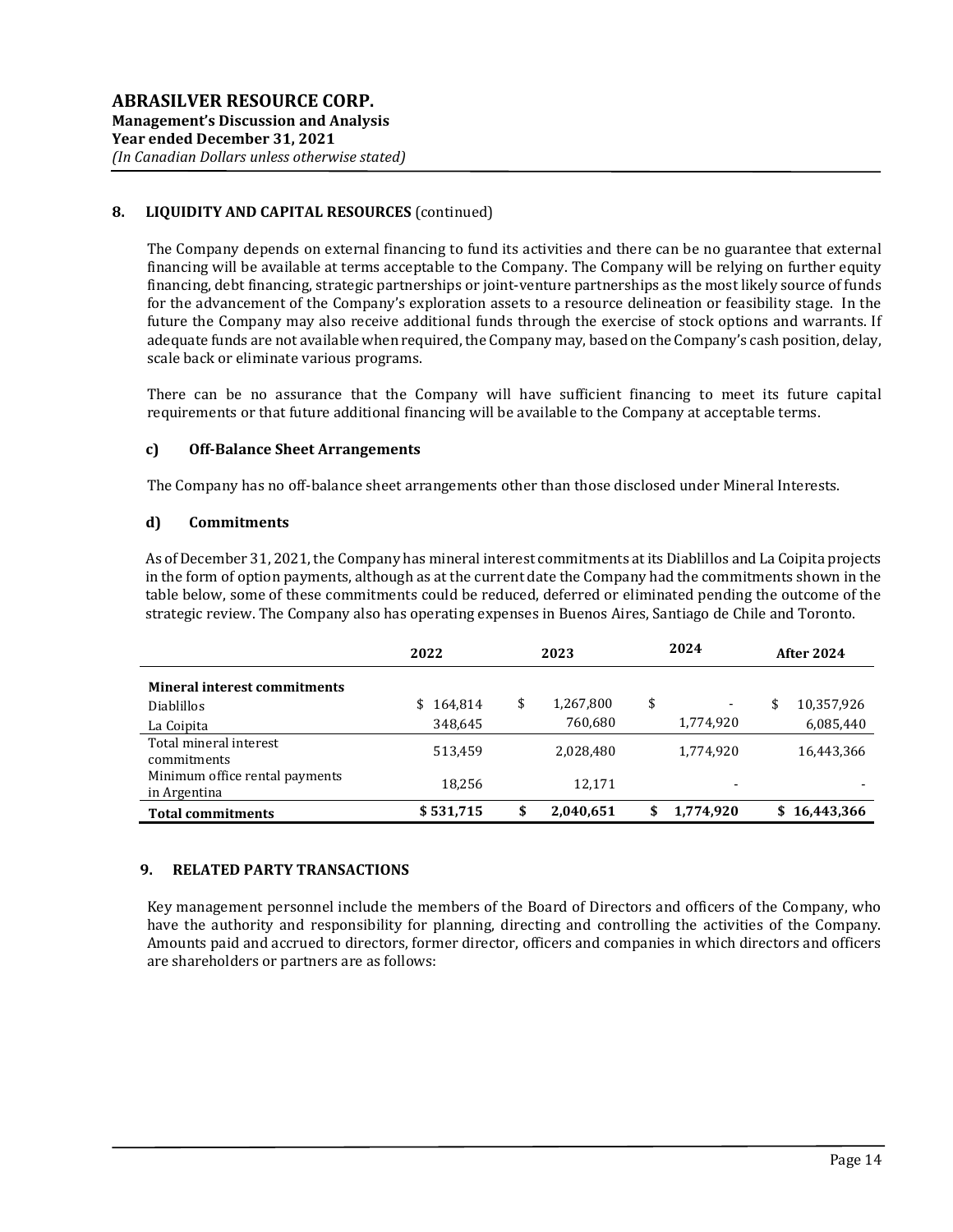## 9. RELATED PARTY TRANSACTIONS (continued)

|                                      | Three months ended<br>December 31, |                          |    | <b>Twelve months ended</b><br>December 31, |    |             |   |         |
|--------------------------------------|------------------------------------|--------------------------|----|--------------------------------------------|----|-------------|---|---------|
|                                      |                                    | 2021                     |    | 2020                                       |    | 2021        |   | 2020    |
| Salaries, benefits and director fees | \$                                 | 285.000                  | \$ | 132.500                                    | \$ | 701,250 \$  |   | 410,000 |
| Administration                       |                                    | $\overline{\phantom{0}}$ |    |                                            |    |             |   | 25,000  |
| Consulting fees                      |                                    | 7.500                    |    | 37.500                                     |    | 30.000      |   | 70.000  |
| Professional fees                    |                                    | 34,306                   |    | 35,684                                     |    | 136,506     |   | 125,799 |
| Share-based payments                 |                                    | 317,380                  |    | 42,163                                     |    | 1,446,109   |   | 241,277 |
|                                      |                                    | 644.186                  | \$ | 247.847                                    |    | \$2.313.865 | S | 872.076 |

As of December 31, 2021, \$142,500 (December 31, 2020 – \$70,000) was payable to directors, officers and companies in which directors and officers are shareholders or partners of the Company. These amounts are unsecured, non-interest bearing and have no specific terms of repayment.

#### 10. OUTSTANDING SHARE DATA

The Company is authorized to issue an unlimited number of common shares without par value. As of April 27, 2022, the Company has 482,239,745 common shares issued and outstanding.

As of April 27, 2022, the Company has 114,921,447 warrants outstanding:

| Number of warrants | Exercise Price | <b>Expiry Date</b> |
|--------------------|----------------|--------------------|
| 36,375,369         | \$<br>0.17     | July 09, 2022      |
| 30,916,583         | \$<br>0.40     | September 01, 2022 |
| 21,514,495         | \$<br>0.27     | April 26, 2023     |
| 18,175,000         | \$<br>0.15     | May 14, 2023       |
| 5,890,000          | \$<br>0.10     | April 8, 2024      |
| 2,050,000          | \$<br>0.10     | April 18, 2024     |

As of April 27, 2022, the Company has:

- 25,195,000 share purchase options outstanding with the weighted average exercise price of \$0.199; 19,153,125 of which are exercisable with the weighted average exercise price of \$0.140.
- 4,360,000 restricted shares units Nil of which are exercisable.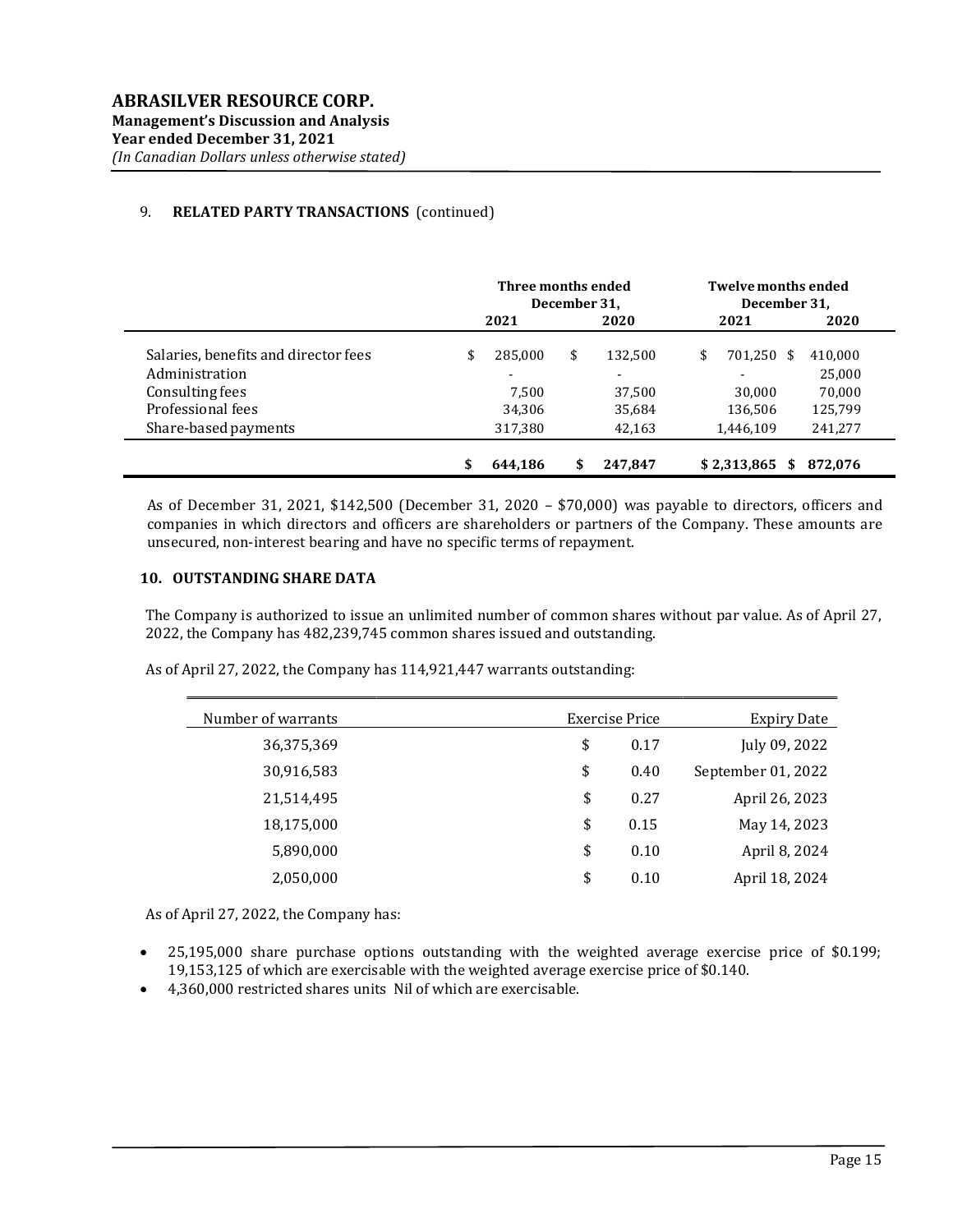#### 11. RISKS AND UNCERTAINTIES

The Company's exploration activities and related results are subject to a number of different risks at any given time. These factors, include but are not limited to disclosure regarding uncertainty due to COVID-19, receiving required permits in Argentina, exploration results, additional financing, project delay, titles to properties, price fluctuations and share price volatility, operating hazards, insurable risks and limitations of insurance, management, foreign country and regulatory requirements, currency fluctuations and environmental regulations risks. Exploration for mineral resources involves a high degree of risk.

The cost of conducting programs may be substantial and the likelihood of success is difficult to assess. The Company seeks to counter this risk as far as possible by selecting exploration areas on the basis of their recognized geological potential to host economic deposits.

A summary of the Company's financial instruments risk exposure was provided in Note 6 of the Company's consolidated financial statement for the year ended December 31, 2021. The following are additional risk factors which the Company's management believes are most important in the context of the Company's business. It should be noted that this list is not exhaustive and that other risk factors may apply.

Metal price volatility may affect the future production, profitability, and financial condition of the Company. Metal prices are subject to significant fluctuation and are affected by a number of factors which are beyond the control of the Company. Such factors include, but are not limited to, interest rates, exchange rates, inflation or deflation, global supply and demand, and political economic conditions of major metal consuming countries throughout the world.

The metals market also tends to move in cycles. Periods of high demand, increasing profits and high capacity utilization lead to additional capacity through expansion of existing mines and investment in new mines which results in increased production. This growth increases supply until the market is saturated, leading to declining prices and declining capacity utilization until the cycle repeats. This cyclicality in prices can result in supply/demand imbalances and pressures on mineral prices and profit margins which could have a material adverse effect on the Company's business, financial condition, results of operations or prospects.

Depending on the price of silver, gold, copper, and other metals, projected cash flow from planned mining operations may not be sufficient and the Company could be forced to discontinue development and may lose its interest in, or may be forced to sell, one or more of the mineral properties. Future production from the Company's mineral properties will be dependent on metal prices that are adequate to make these properties economically viable. Furthermore, future mine plans using significantly lower metal prices could result in material write-downs of the Company's investment in mineral properties.

In addition to adversely affecting any future Mineral Resources and Mineral Reserve estimates and its financial condition, declining commodity prices can impact operations by requiring a reassessment of the feasibility of a particular project. Such a reassessment may be the result of a management decision or may be required under financing arrangements related to a particular project. If such a reassessment determines that any of the Company's projects are not economically viable, then operations may cease and such projects may never be developed. Even if the projects are ultimately determined to be economically viable, the need to conduct such a reassessment may cause substantial delays or may interrupt operations until the reassessment can be completed. The occurrence of any of the foregoing could have a material adverse effect on the Company's business, financial condition, results of operations or prospects.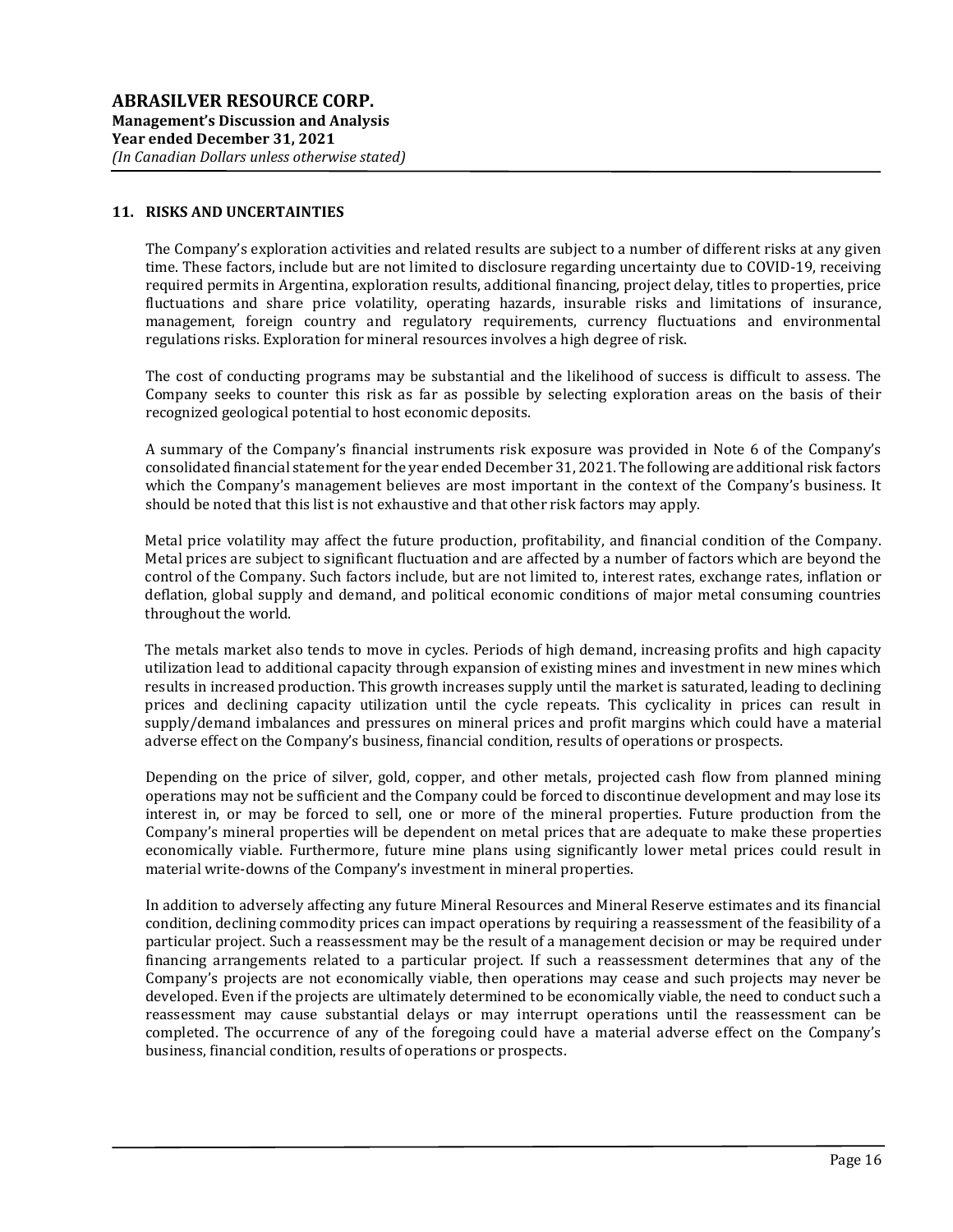#### AbraSilver may need substantial additional financing in the future and cannot assure that such financing will be available

To meet its operating costs and to finance its respective future acquisition, exploration, development and operating activities, the Company will require financing from external sources, including from the sale of equity and debt securities, the sale of an interest in one or more of its mineral projects, entering into joint ventures or seeking other means to meet its financing requirements. There can be no assurance that additional funding will be available to the Company or, if available, that such funding will be offered on terms acceptable to the Company. If additional financing is raised through the issuance of equity or convertible debt securities, control of the Company may change and the interests of shareholders in the net assets of the respective company may be diluted.

If unable to secure financing on acceptable terms, the Company may have to cancel or postpone certain of its planned exploration and development activities and may not be able to take advantage of acquisition opportunities.

If the Company is unable to complete minimum work obligations on its exploration projects or make required property payments, the projects could be relinquished under applicable exploration project agreements. The failure of the Company to obtain additional financing would have a material adverse effect on its business, financial condition, results of operations or prospects.

#### The volatility of the capital markets may affect the Company's access to and cost of capital

Securities markets throughout the world are cyclical and, over time, tend to undergo high levels of price and volume volatility, and the market price of securities of many companies, particularly those in the resource sector, can experience wide fluctuations which are not necessarily related to the operating performance, underlying asset values or prospects of such companies. Increased levels of volatility and resulting market turmoil may adversely impact the Company and its share price.

If the Company is required to access credit markets to carry out their respective development objectives, the state of domestic and international credit markets and other financial systems could affect their respective access to, and cost of, capital. If these credit markets were significantly disrupted, as they were in 2007 and 2008, such disruptions could make it more difficult for the Company to obtain or increase its cost of obtaining capital and financing for its operations. Such capital may not be available on terms acceptable to the Company or at all, which may have a material adverse impact on its business, financial condition, results of operations or prospects.

#### Exploration Risk

The Company may engage in the potential acquisition and exploration of other resource properties, an inherently risky business, and there is no assurance that economic mineral deposits will ever be discovered, or if discovered, subsequently put into production. Most exploration activities do not result in the discovery of commercially mineable deposits.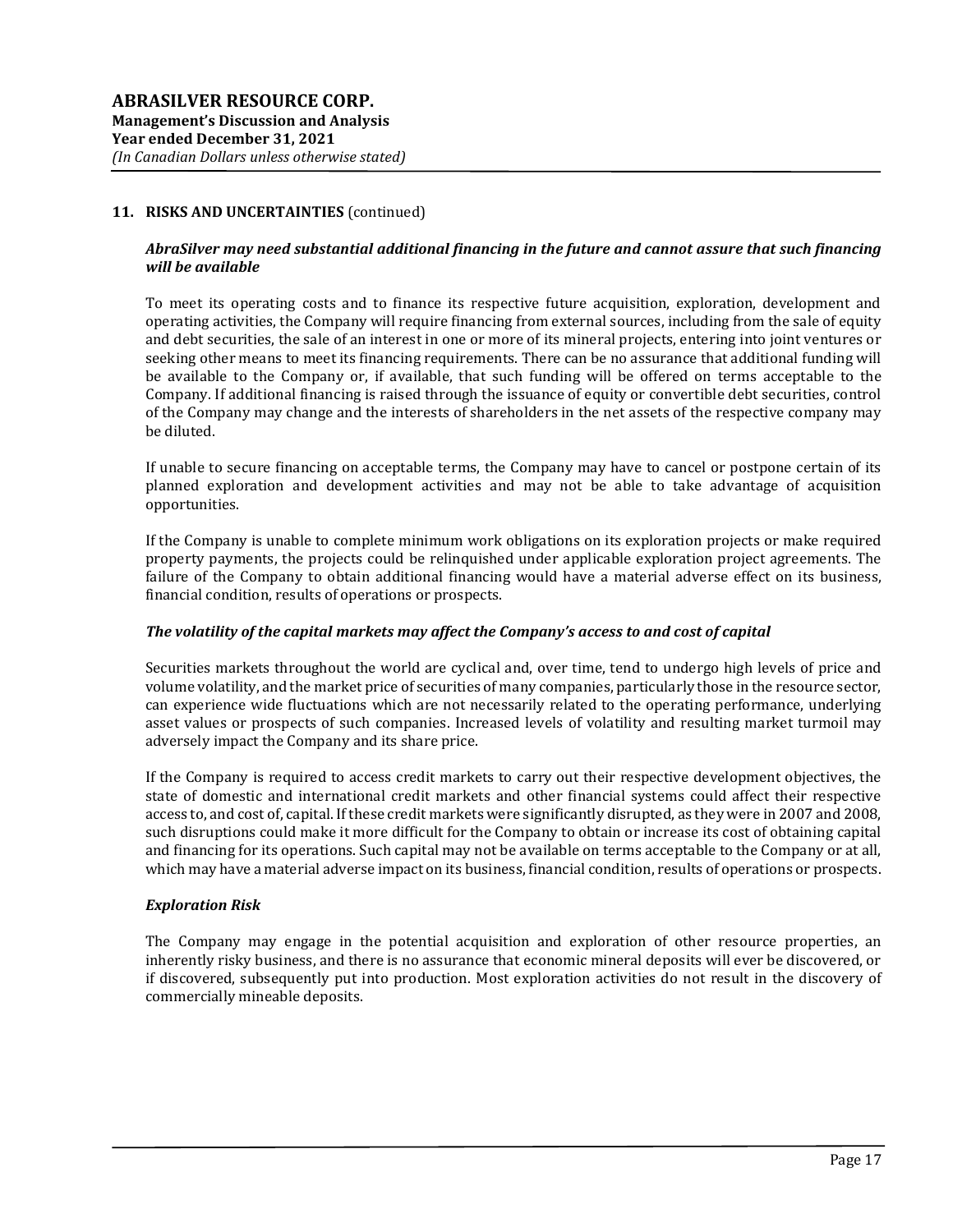#### Early Stage of Development

There is limited financial, operational and other information available with which to evaluate the prospects of the Company. There can be no assurance that the Company's operations will be profitable in the future or will generate sufficient cash flow to satisfy its working capital requirements.

#### The Company's prospects depend on its ability to attract and retain qualified personnel

Recruiting and retaining qualified personnel will be critical to the Company's success. The number of persons skilled in the acquisition, exploration and development of mining properties is limited and competition for such persons is intense. The Company believes that it will have the necessary personnel to meet its corporate objectives but, as its business activities grow, it will require additional key financial, administrative, mining and public relations personnel as well as additional staff on the operations side. Although the Company believes that it will be successful in attracting and retaining qualified personnel, there can be no assurance of such success.

### Future mining operations and exploration activities are subject to laws and regulations relating to the protection and remediation of the environment

The Company's future mining operations and exploration activities are and will be subject to laws and regulations relating to the protection and remediation of the environment. Environmental legislation provides for restrictions and prohibitions on spills, releases or emissions of various substances produced in association with certain mining industry operations, such as seepage from tailings disposal areas, which would result in environmental pollution. These laws, regulations and the governmental policies for implementation of such laws and regulations are constantly changing and are generally becoming more restrictive. The costs associated with compliance with these laws and regulations are substantial and possible future laws and regulations and changes to existing laws and regulations (including the imposition of higher taxes and mining royalties) could cause additional expense or capital expenditure, or result in restrictions or delays in the Company's development plans.

The Company cannot give any assurance that, notwithstanding its precautions and careful operating practices, breaches of environmental laws, whether inadvertent or not, or some type of environmental problem will not occur. In the event of any such breach, it is possible that the respective regulatory authority can suspend the rights of the Company, as applicable, to develop its mineral interests.

 A breach of environmental laws and regulations may allow governmental authorities and third parties, who have an interest in any future mining operations or the consequences of mining operations, to bring lawsuits based upon damages to project and injury to persons resulting from the environmental impact of the Company's potential future operations which could lead to the imposition of substantial fines, penalties or other civil or criminal sanctions and could have a material adverse effect on the Company's business, financial condition, results of operations or prospects.

If the Company's environmental compliance obligations were to vary as a result of changes to legislation, or if certain assumptions the Company makes to estimate liabilities are incorrect, or if unanticipated conditions were to arise in the Company's future mining operations, the Company's expenses and other obligations could increase, which could have a material adverse effect on the Company's business, financial condition, results of operations or prospects.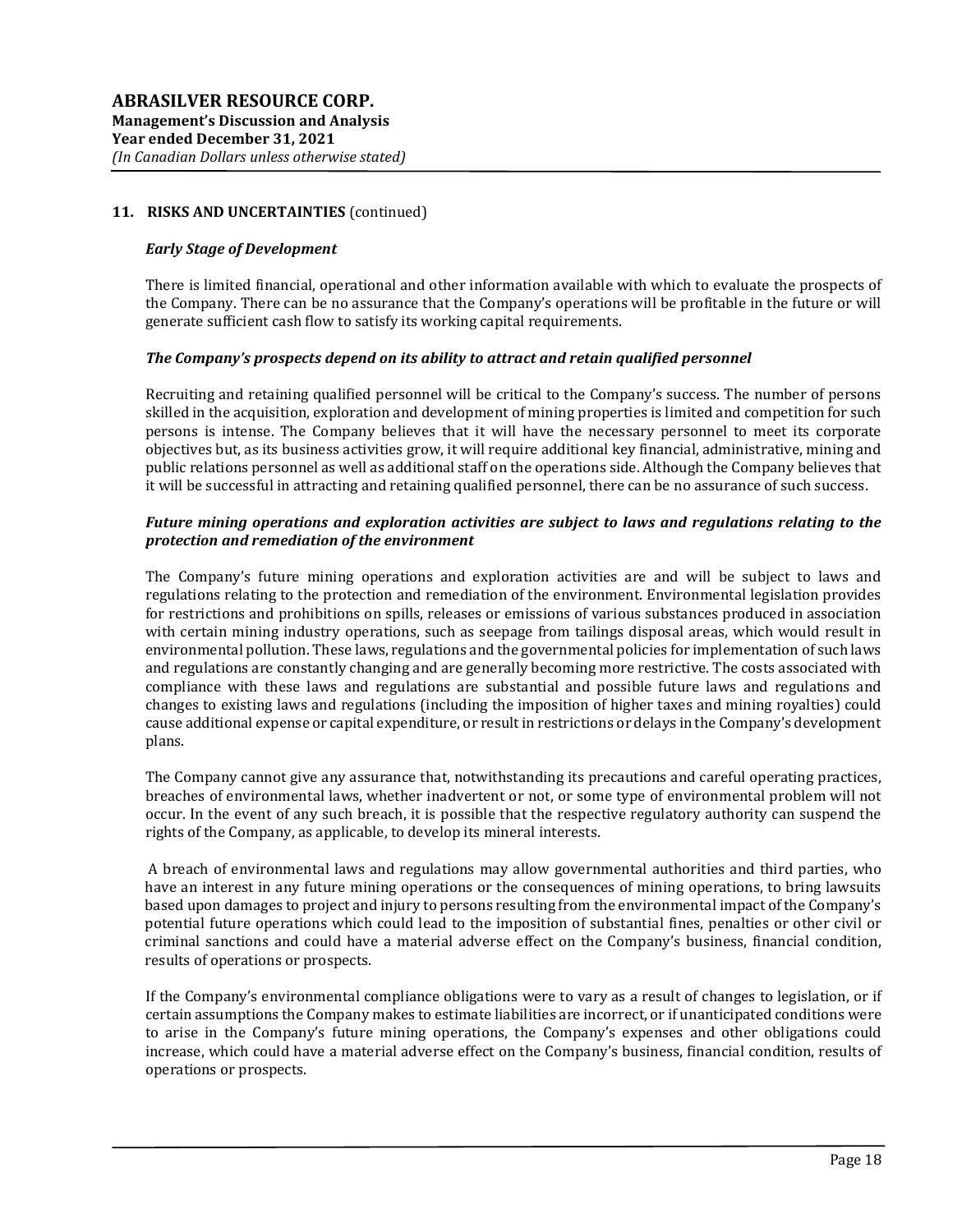### As a participant in the resource extraction industry, the Company may face opposition from local and international groups

There is an increasing level of public concern relating to the effects of mining production on its surroundings, communities, and environment. Certain non-governmental organizations, public interest groups and reporting organizations ("NGOs"), who oppose globalization and resource development and who may not be bound to codes of ethical reporting, can be vocal critics of the mining industry. In addition, there have been many instances in which local community groups have opposed resource extraction activities, which have resulted in disruption and delays to the relevant operation. While the Company will seek to operate in a socially responsible manner, NGOs or local community organizations could direct adverse publicity and/or disrupt its operations in respect of one or more properties, regardless of the Company's successful compliance with social and environmental best practices, due to political factors and/or activities of unrelated third parties on lands in which the Company has an interest or operates.

Any such actions and the resulting media coverage could have an adverse effect on the reputation and financial condition of the Company, as applicable, or its relationships with the communities in which it operates, which could have a material adverse effect on the Company's business, financial condition, results of operations or prospects.

### The costs of complying with applicable laws and governmental regulations may have an adverse impact on the Company's business

The Company's operations and exploration activities will be subject to laws and regulations governing various matters. These include without limitation laws and regulations relating to repatriation of capital and exchange controls, taxation, labour standards and occupational health and safety and historic and cultural preservation.

Amendments to current laws, regulations and permits governing operations and activities of mining companies, or the more stringent enforcement thereof, could have a material adverse effect on the Company's business, financial condition, results of operations or prospects by increasing exploration expenses, future capital expenditures or future production costs or by reducing the future level of production, or cause the abandonment of or delays in the development of the Projects.

#### Competition in the mining industry may adversely affect the Company

The mining industry is intensely competitive. The Company will compete with other mining companies, many of which have greater resources and experience. Competition in the mining industry is primarily for: (i) properties which can be developed and can produce economically; (ii) the technical expertise to find, develop, and operate such properties; (iii) labour to operate the properties; and (iv) capital to fund such properties. Such competition may result in the Company being unable to acquire desired properties, to recruit or retain qualified employees or to acquire the capital necessary to fund their respective operations and develop their respective properties. The Company's inability to compete with other mining companies for these resources could have a material adverse effect on the Company's business, financial condition, results of operations or prospects.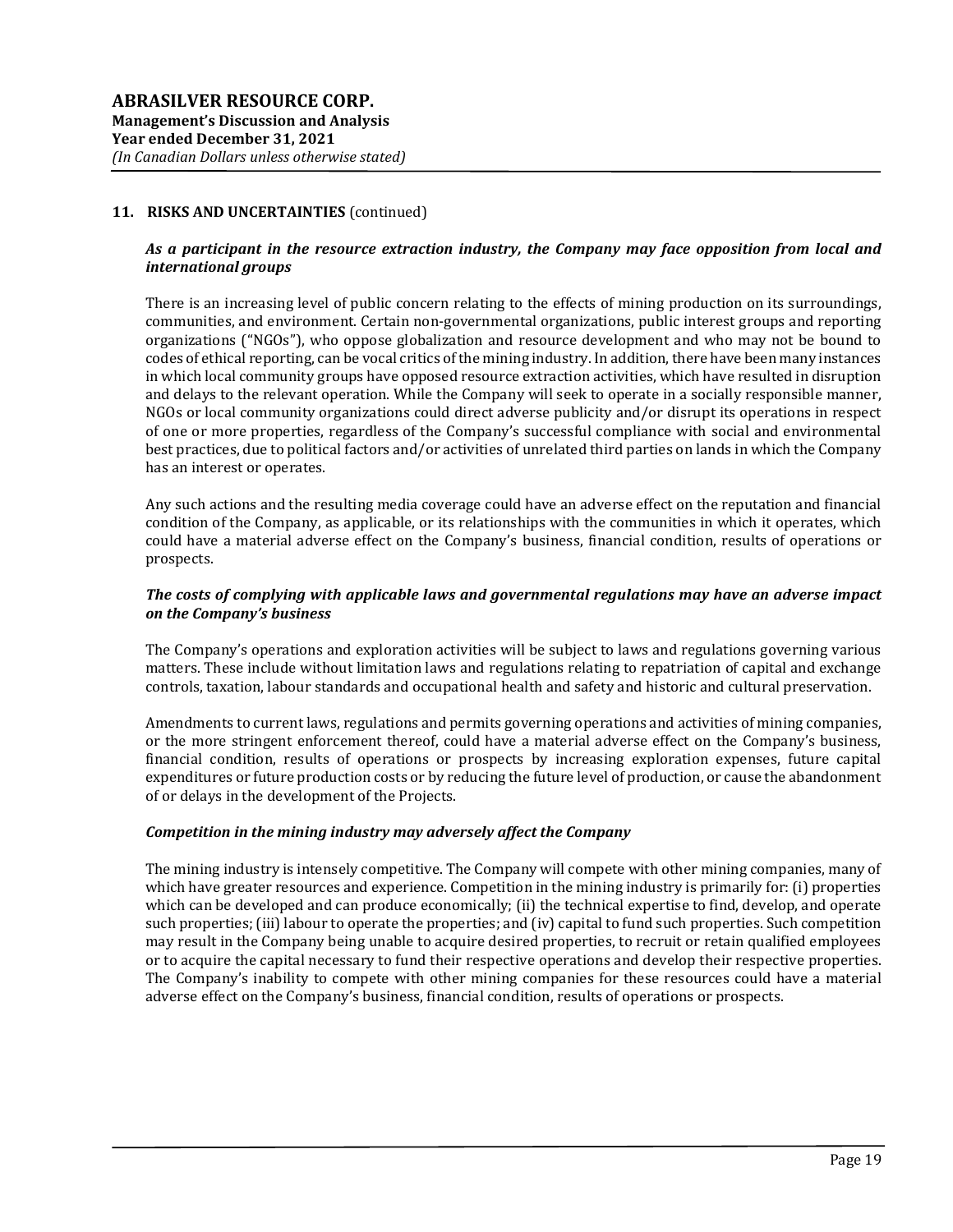### The Company's insurance coverage may not cover all of its potential losses, liabilities and damages related to its business and certain risks are uninsured or uninsurable

The Company's business will be subject to a number of risks and hazards (as further described herein). Although the Company will maintain insurance to protect against certain risks in such amounts as it considers being reasonable, such insurance will likely not cover all the potential risks associated with its activities, including any future mining operations. The Company may also be unable to maintain insurance to cover its risks at economically feasible premiums, or at all. Insurance coverage may not continue to be available or may not be adequate to cover any resulting liability. Moreover, insurance against risks such as environmental pollution or other hazards as a result of exploration or production may not be available to the Company on acceptable or any terms. The Company might also become subject to liability for pollution or other hazards which it is not currently insured against and/or in the future may not insure against because of premium costs or other reasons. Losses from these events may cause the Company to incur significant costs which could have a material adverse effect on the Company's business, financial condition, results of operations or prospects.

#### Mining and mineral exploration is inherently dangerous and subject to factors or events beyond the Company's control

The Company's business, and any future development or mining operations, will involve various types of risks and hazards typical of companies engaged in the mining industry. These risks will affect the exploration, development and refurbishment activities of the Company, and will affect its business to an even larger extent once commercial mining operations, if any, commence.

Such risks include, but are not limited to: (i) industrial accidents; (ii) unusual or unexpected rock formations; (iii) structural cave-ins or slides and pitfall, ground or slope failures and accidental release of water from surface storage facilities; (iv) fire, flooding and earthquakes; (v) rock bursts; (vi) metals losses; (vii) periodic interruptions due to inclement or hazardous weather conditions; (viii) environmental hazards; (ix) discharge of pollutants or hazardous materials; (x) failure of processing and mechanical equipment and other performance problems; (xi) geotechnical risks, including the stability of the underground hanging walls and unusual and unexpected geological conditions; (xii) unanticipated variations in grade and other geological problems, water, surface or underground conditions; (xiii) labour disputes or slowdowns; (xiv) work force health issues as a result of working conditions; and (xv) force majeure events, or other unfavorable operating conditions.

These risks, conditions and events could result in: (i) damage to, or destruction of, the value of, the Projects or their facilities; (ii) personal injury or death; (iii) environmental damage to the Projects or the properties of others; (iv) delays or prohibitions on mining or the transportation of minerals; (v) monetary losses; and (vi) potential legal liability. Any of the foregoing could have a material adverse effect the Company's business, financial condition, results of operation or prospects.

#### Directors and officers may be subject to conflicts of interest

Certain directors and officers of the Company are or may become associated with other mining and/or mineral exploration and development companies which may give rise to conflicts of interest. Directors who have a material interest in any person who is a party to a material contract or a proposed material contract with the company with which they serve are required, subject to certain exceptions, to disclose that interest and generally abstain from voting on any resolution to approve such a contract. In addition, directors and officers are required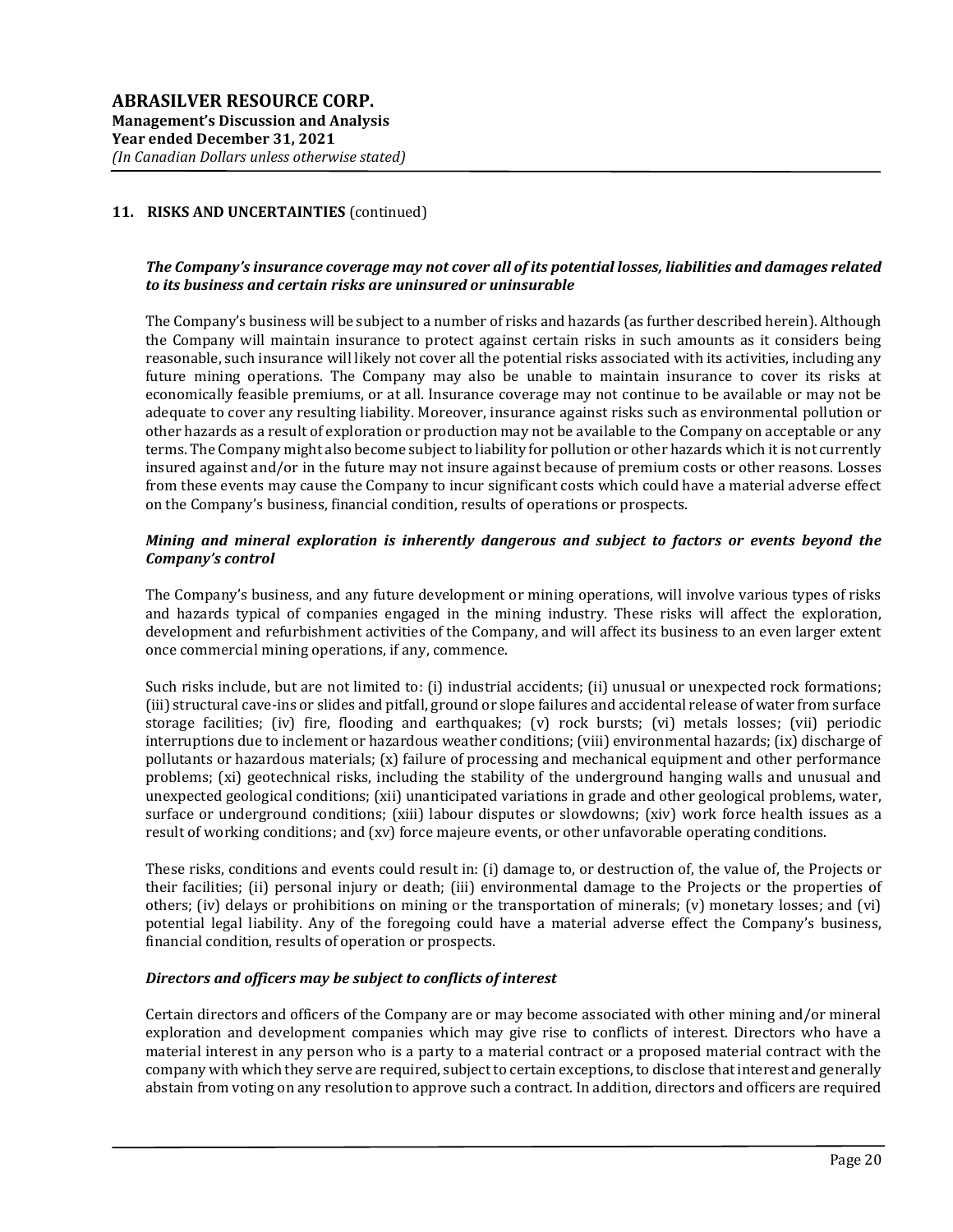to act honestly and in good faith with a view to the best interests of their respective company. Some of the directors and officers have either other full-time employment or other business or time restrictions placed on them and accordingly, the Company will not be the only business enterprise of these directors and officers. Further, any failure of the directors or officers of the Company to address these conflicts in an appropriate manner, or to allocate opportunities that they become aware of to the Company, could have a material adverse effect on the Company's business, financial condition, results of operations or prospects.

#### Political instability and hyperinflationary economy

Political or economic instability, including high inflation rate, or unexpected regulatory change in the countries where the Company's mineral properties are located could adversely affect the business.

### Global pandemic outbreak

Since January 2020 there has been a global pandemic outbreak of COVID-19. The actual and threatened spread of the virus globally has had a material adverse effect on the global economy and; specifically, the regional economies in which the Company operates. The pandemic could continue to have a negative impact on the stock market, including trading prices of the Company's shares and its ability to raise new capital. These factors, among others, could have a significant impact on the Company's operations.

### Russia's military action against Ukraine

The Company's business financial condition and results of operations may be further negatively affected by economic and other consequences from Russia's military action against Ukraine and the sanctions imposed in response to that action in late February 2022. While the Company expects any direct impacts, of the pandemic and the war in the Ukraine, to the business to be limited, the indirect impacts on the economy and on the mining industry and other industries in general could negatively affect the business and may make it more difficult for it to raise equity or debt financing. There can be no assurance that the Company will not be impacted by adverse consequences that may be brought about on its business, results of operations, financial position and cash flows in the future.

#### 12. SIGNIFICANT ACCOUNTING POLICIES

The Company's management is required to make judgments in the process of applying the Company's accounting policies in the preparation of its financial statements. In addition, the preparation of the financial statements in accordance with IFRS requires that the Company's management make assumptions and estimates of effects of uncertain future events on the carrying amounts of the Company's assets and liabilities at the end of the reporting period and the reported amounts of revenues and expenses during the reporting period. Actual results may differ from those estimates as the estimation process is inherently uncertain. Estimates are reviewed on an ongoing basis based on historical experience and other factors that are considered to be relevant under the circumstances.

While management believes the estimates are reasonable, actual results could differ from these estimates and could impact future results of operations and cash flows. Revisions to estimates and resulting effects on the carrying amounts of the Company's assets and liabilities are accounted for prospectively.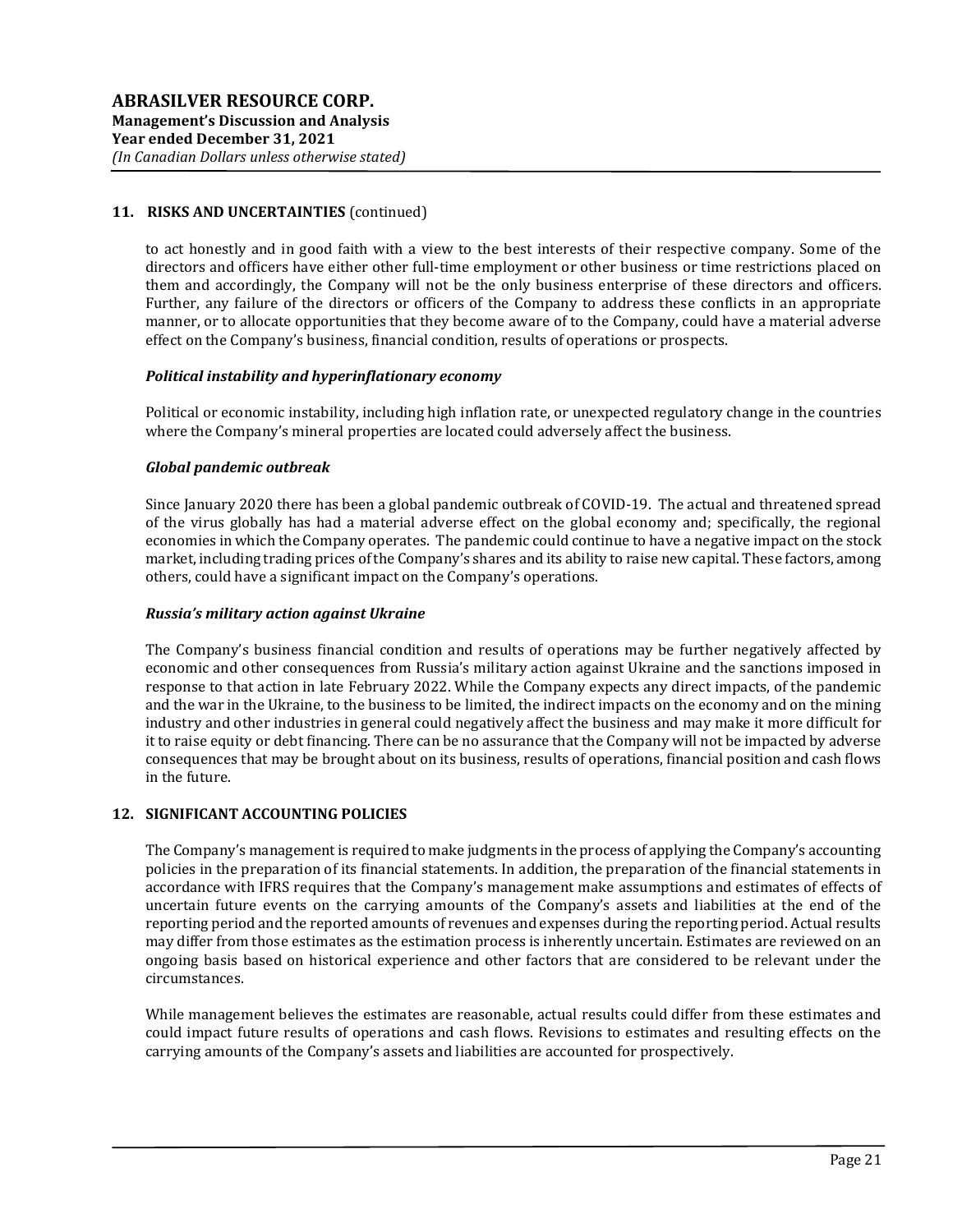## 12. SIGNIFICANT ACCOUNTING POLICIES (continued)

#### (a) Critical Estimates in Applying Accounting Policies

Significant assumptions about the future and other sources of estimation uncertainty that management has made at the end of the reporting period, that could result in a material adjustment to the carrying amounts of assets and liabilities, in the event that actual results differ from assumptions made, relate to, but are not limited to, the determination of environmental obligations, if any; and the recoverability of mineral interests.

### (b) Critical Judgments in Applying Accounting Policies

Critical accounting judgments are accounting policies that have been identified as being complex or involving subjective judgments or assessments, which are discussed below.

#### Functional currency

In accordance with IAS 21 "The Effects of Changes in Foreign Exchange Rates", management determined that the functional currency of AbraPlata Argentina S.A. (former Meryllion Argentina S.A.), Pacific Rim Mining Corporation Argentina S.A., and Minera Cerro Bayo S.A. is Argentine Peso. The functional currency of ABP Global Inc. (BVI) and ABP Diablillos Inc. (BVI) is the US dollar. The functional currency of AbraSilver Resource Corp. Huayra Minerals Corp. and Aethon Minerals Corp. is Canadian dollar. The functional currency of Aethon Minerals Chile SpA is the Chilean Peso.

#### Impairment of mineral interests

The application of the Company's accounting policy for exploration and evaluation expenditure and impairment of the capitalized expenditures requires judgment in determining whether it is likely that future economic benefits will flow to the Company, which may be based on assumptions about future events or circumstances. Estimates and assumptions made may change if new information becomes available. If, after expenditure is capitalized, information becomes available suggesting that the recovery of expenditure is unlikely, the amount capitalized is written off in profit or loss in the year the new information becomes available.

#### Going concern risk assessment

The assessment of the Company's ability to continue as a going concern involves significant judgment. Refer to our discussion in Note 1 of the consolidated financial statements for the year ended December 31, 2020.

#### (c) Change in Accounting Policy

During the year ended December 31, 2020, the Company retrospectively changed its accounting policy for the valuation of shares and warrants in a unit placement. Proceeds from unit placements were previously allocated between shares and warrants issued based on the residual value method, with the shares being valued first using the bid price on announcement date.

Under the new policy, proceeds from unit placements are allocated between shares and warrants issued based on the prorate value method, with unit price allocated between warrants and shares prorate based on the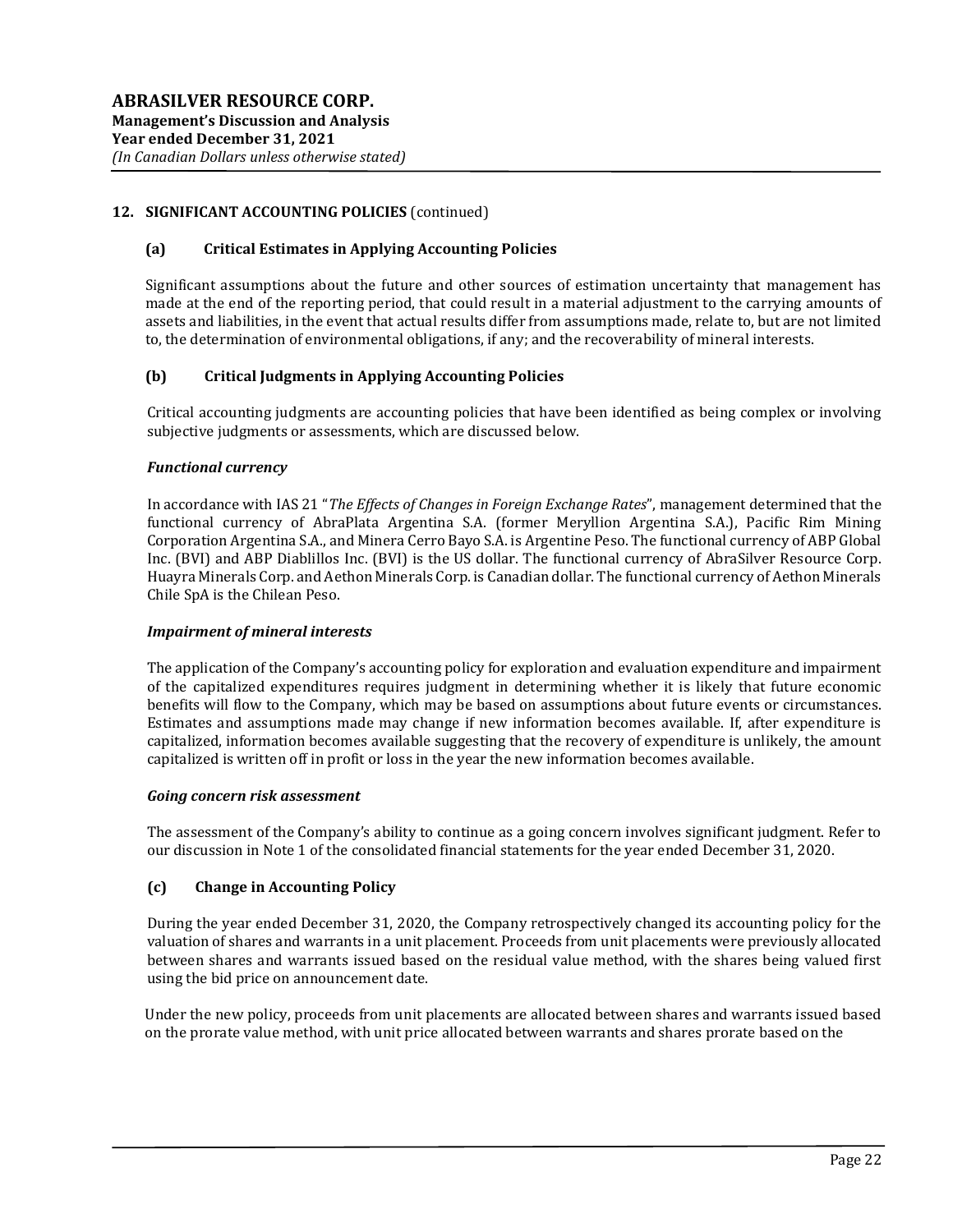### 12. SIGNIFICANT ACCOUNTING POLICIES (continued)

fair values of the warrants and shares. Upon expiry of warrants, the fair value of warrants are reclassified to share capital. As required by IAS 8, Accounting Policies, Changes in Accounting Estimates and Errors, the consolidated financial statements reflect the retroactive application of this accounting policy change, which has no net effect on the net loss for the years ended December 31, 2019 and 2018. Please look at note 4 in the Consolidated Financial Statements.

#### 13. FORWARD LOOKING STATEMENTS

Certain of the statements made and information contained herein are considered "forward-looking information" within the meaning of the British Columbia Securities Act. These statements relate to future events or the Company's future performance. All statements, other than statements of historical fact, may be forward-looking statements. Forward-looking statements are often, but not always, identified by the use of words such as "seek", "anticipate", "plan", "continue", "estimate", "expect", "may", "will", "project", "predict", "propose", "potential", "targeting", "intend", "could", "might", "should", "believe" and similar expressions. These statements involve known and unknown risks, uncertainties and other factors that may cause actual results or events to differ materially from those anticipated in such forward-looking statements.

The Company believes that the expectations reflected in those forward-looking statements are reasonable but no assurance can be given that these expectations will prove to be correct and such forward-looking statements included in this MD&A should not be unduly relied upon by investors as actual results may vary. These statements speak only as of the date of this MD&A and are expressly qualified, in their entirety, by this cautionary statement.

In particular, this MD&A contains forward-looking statements, pertaining to the following: capital expenditure programs, development of resources, treatment under governmental and taxation regimes, expectations regarding the Company's ability to raise capital, expenditures to be made by the Company on its properties and work plans to be conducted by the Company. With respect to forward-looking statements

listed above and contained in the MD&A, the Company has made assumptions regarding, among other things:

- the impact of currency fluctuations in Argentina and Chile;
- the impact of increasing competition in gold, silver and copper business;
- unpredictable changes to the market prices for gold, silver and copper;
- exploration and development costs for its properties;
- availability of additional financing or joint-venture partners;
- anticipated results of exploration activities; and
- the Company's ability to obtain additional financing on satisfactory terms.

The Company's actual results could differ materially from those anticipated in these forward-looking statements as a result of the risk factors set forth above and elsewhere in this MD&A including, uncertainty due to COVID-19, uncertainties relating to receiving mining and exploration permits in Argentina; volatility in the market price for minerals; uncertainties associated with estimating resources; geological, technical, drilling and processing problems; liabilities and risks, including environmental liabilities and risks, inherent in mineral exploration; fluctuations in currencies and interest rates; incorrect assessments of the value of acquisitions; unanticipated results of exploration activities; competition for, amongst other things, capital, undeveloped lands and skilled personnel; lack of availability of additional financing and/or joint venture partners and unpredictable weather conditions.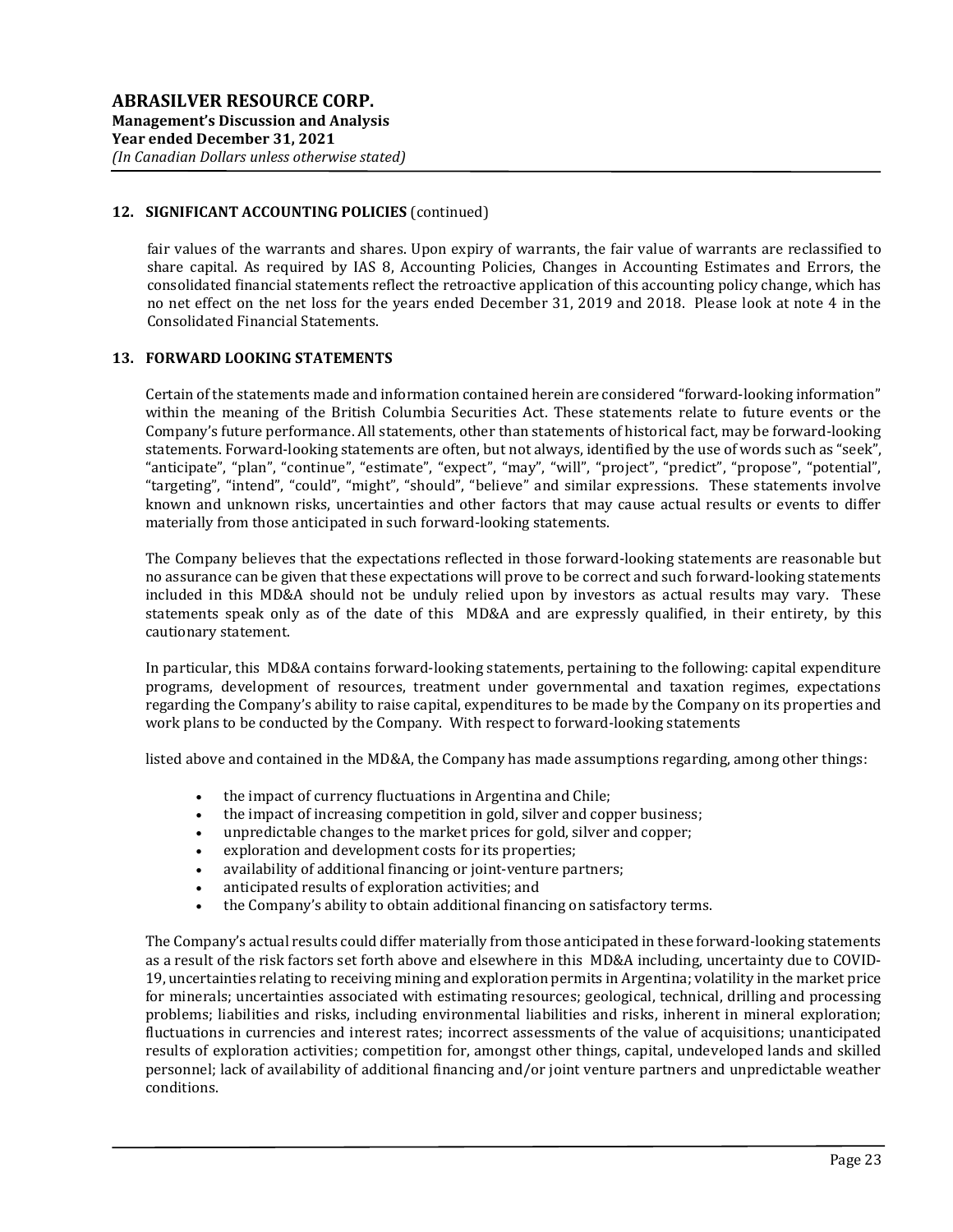#### 13. FORWARD LOOKING STATEMENTS (continued)

Investors should not place undue reliance on forward-looking statements as the plans, intentions or expectations upon which they are based might not occur. Readers are cautioned that the foregoing lists of factors are not exhaustive. The forward-looking statements contained in this MD&A are expressly qualified by this cautionary statement. The Company does not undertake any obligation to update or revise any forward-looking statements, whether as a result of new information, future events or otherwise, unless required by law.

### 14. DISCLOSURE OF INTERNAL CONTROLS

Management has established processes to provide them sufficient knowledge to support representations that they have exercised reasonable diligence that (i) the consolidated financial statements do not contain any untrue statement of material fact or omit to state a material fact required to be stated or that is necessary to make a statement not misleading in light of the circumstances under which it is made, as of the date of and for the periods presented by consolidated financial statements; and (ii) the audited consolidated financial statements fairly present in all material respects the financial condition, results of operations and cash flows of the Company, as of the date of and for the periods presented.

In contrast to the certificate required for non-venture issuers under National Instrument 52-109 Certification of Disclosure in Issuers' Annual and Interim Filings ("NI 52-109"), this Venture Issuer Basic Certificate does not include representations relating to the establishment and maintenance of disclosure controls and procedures ("DC&P") and internal control over financial reporting ("ICFR"), as defined in NI- 52-109. In particular, the certifying officers filing this certificate are not making any representations relating to the establishment and maintenance of:

- i) controls and other procedures designed to provide reasonable assurance that information required to be disclosed by the issuer in its annual filings, interim filings or other reports filed or submitted under securities legislation is recorded, processed, summarized and reported within the time periods specified in securities legislation; and
- ii) a process to provide reasonable assurance regarding the reliability of financial reporting and the preparation of financial statements for external purposes in accordance with the issuer's GAAP (IFRS).

The issuer's certifying officers are responsible for ensuring that processes are in place to provide them with sufficient knowledge to support the representations they are making in this certificate. Investors should be aware that inherent limitations on the ability of certifying officers of a venture issuer to design and implement on a cost-effective basis DC&P and ICFR as defined in NI 52-109 may result in additional risks to the quality, reliability, transparency and timeliness of interim and annual filings and other reports provided under securities legislation.

# 15. SUBSEQUENT EVENTS

 On February 11, 2022 the Company announced that pursuant to the Company's Share Compensation Plan and regulatory approval, an aggregate of 3,700,000 incentive stock options (the "Options"), exercisable at a price of \$0.375 per share for a period of five years, has been granted to officers, directors, employees and consultants of the Company. The Options vest in 25% instalments every 6 months, starting from the date of the grant. In addition, the Company has granted an aggregate of 1,150,000 restricted share units ("RSU"). The RSU vest in three equal tranches on the 12-month, 24-month and 36-month anniversaries. The RSU entitle the holder to be issued one common share for each vested RSU.